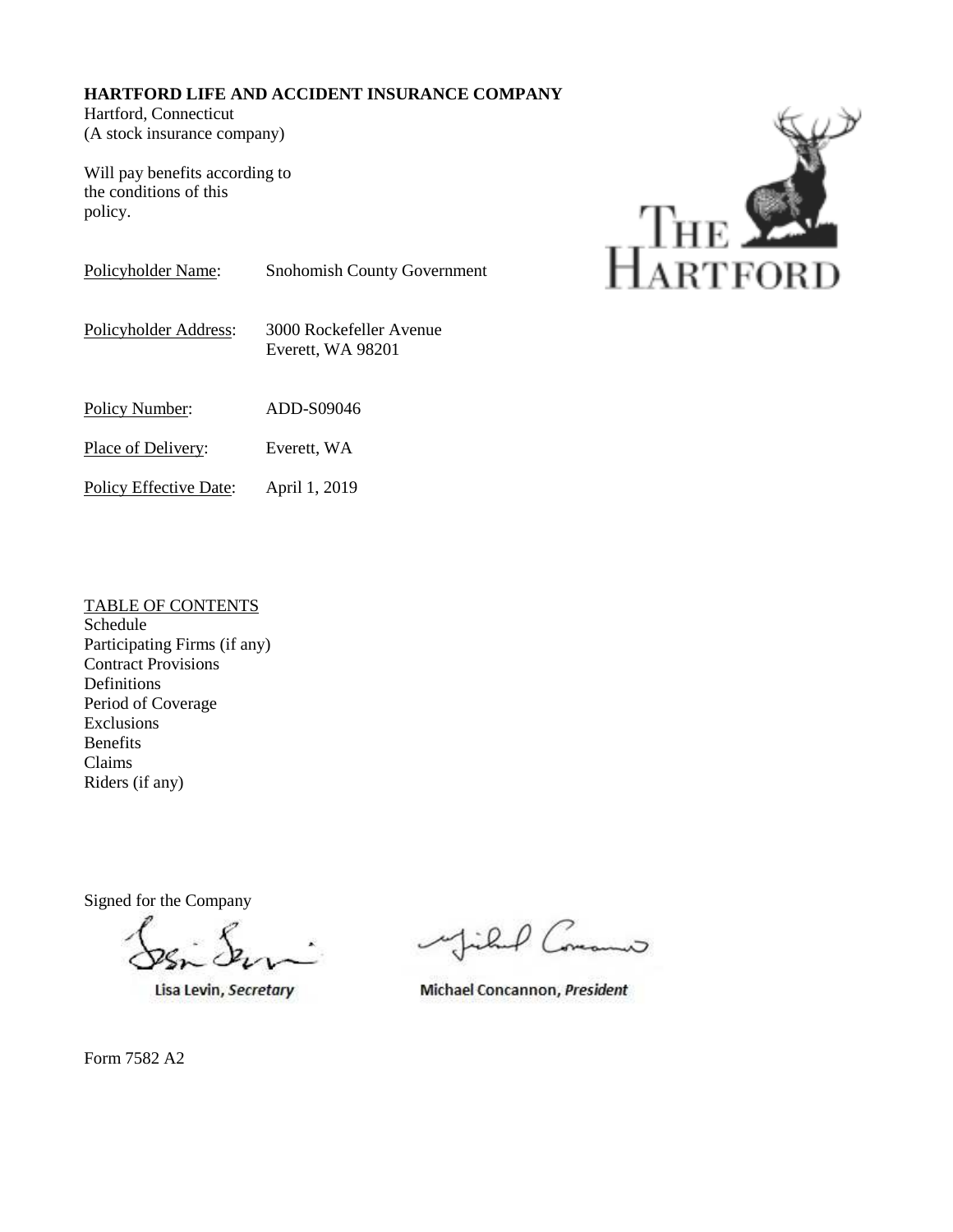### ELIGIBLE PERSONS:

### Class Description

- 1 All Active, Full-time Employees who are citizens or legal residents of the United States, its territories and protectorates, excluding police officers, temporary, leased or seasonal employees.
- 2 All Active, Full-time Employees who are police officers who are citizens or legal residents of the United States, its territories and protectorates, excluding temporary, leased or seasonal employees.

Waiting Period: If the Eligible Person is working for the Employer prior to the Policy Effective Date and was covered under the prior plan, he or she is eligible for coverage on the Policy Effective Date or the date he or she enters an eligible class.

If the Eligible Person starts working for the Employer after the Policy Effective Date, he or she is eligible for coverage on the first day of the month coincident with or next following 1 month after his or her date of hire.

Full-time Employee means a person who:

- a) is regularly employed by the Policyholder in the usual course of their business and;
- b) works at least 30 hours per work week.

ELIGIBLE DEPENDENTS: Eligible Person's Spouse and Child(ren)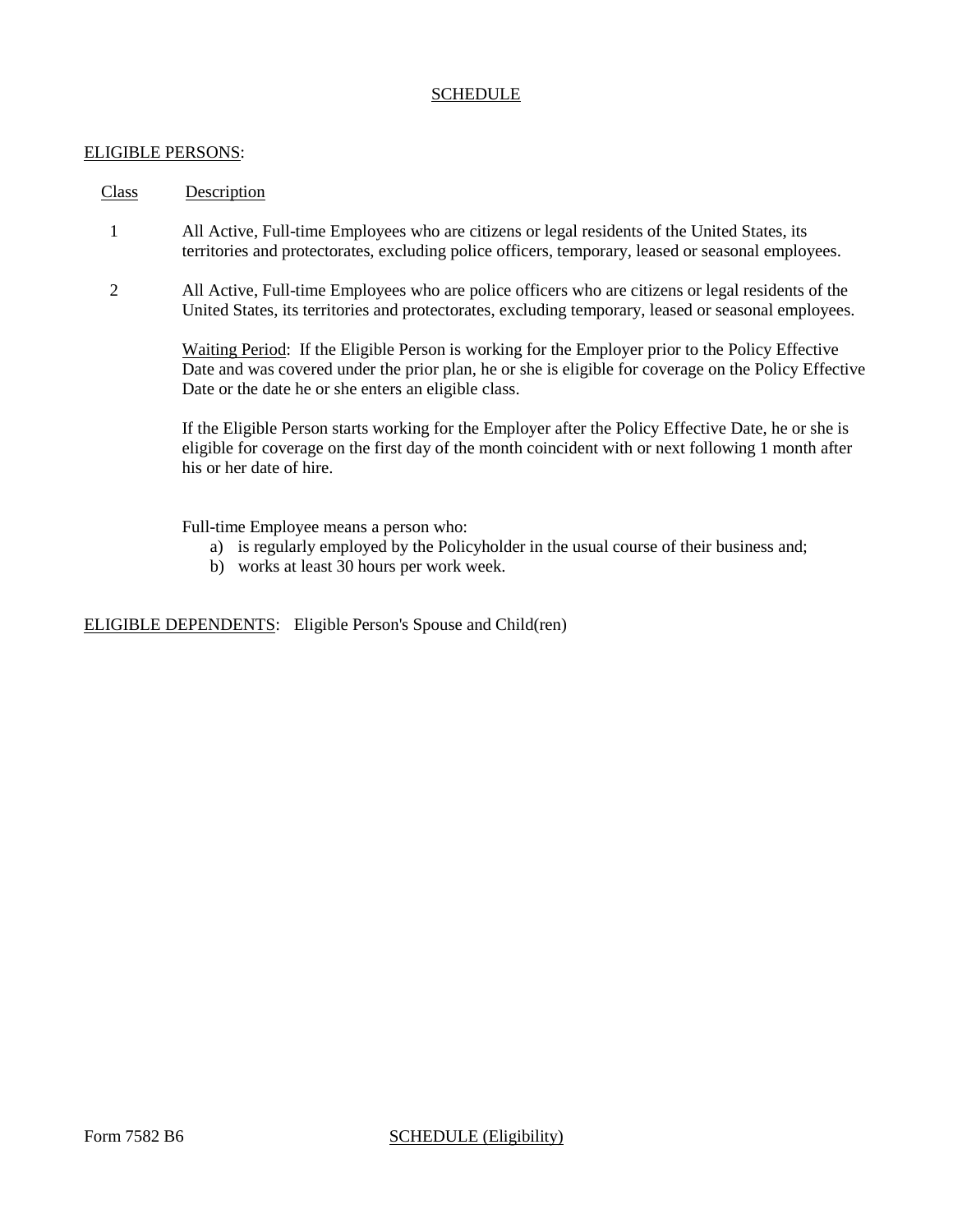POLICY AGE LIMIT: Insured Person - None Spouse - None

EVIDENCE OF INSURABILITY: None

CHANGE IN CLASS: If an Insured Person enters a new Class, described in the Schedule, the insurance applicable to that person is:

a) determined on the basis of the provisions for the new Class; and

b) effective on the Premium Due Date on or next following the date he or she enters the new Class.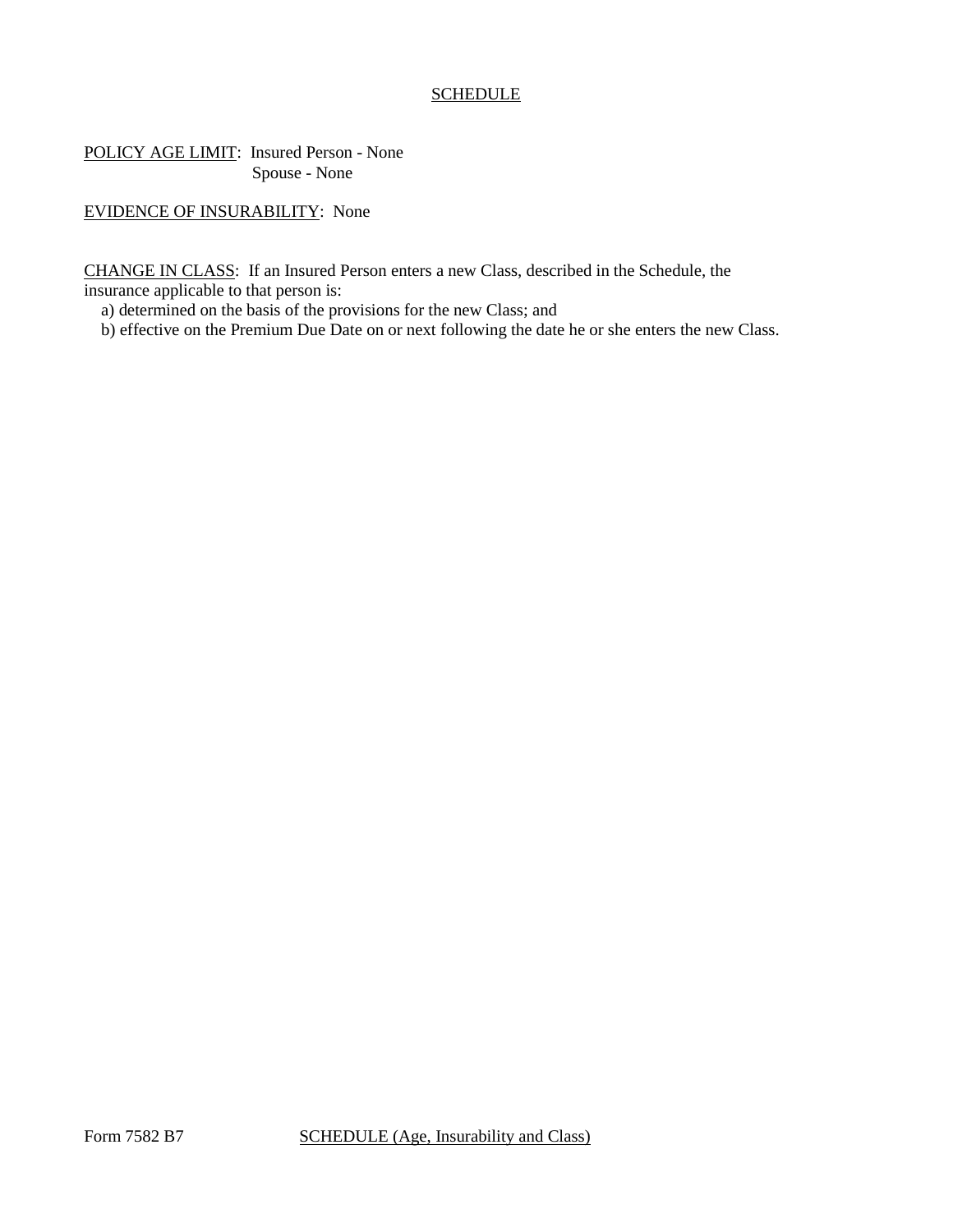#### BENEFITS AND AMOUNTS:

### Voluntary Plan 1

## Class 1 is covered under this plan.

The Principal Sum applicable to each Insured Person is the amount for which:

- a) he or she is eligible to request as determined below;
- b) he or she has given us a Written Request; and
- c) the required premium is paid.

Accidental Death and Dismemberment Benefit Principal Sum for each Insured Person: Minimum Amount: \$10,000 Maximum Amount: \$250,000 Increments of: \$10,000

The Principal Sum requested may not exceed 10 times the Insured Person's annual earnings or the Maximum Amount shown above.

**Salary** means the Insured Person's base annual salary on the date of the accident; excluding overtime pay, bonuses, commissions and any other type of incentives.

Accidental Death and Dismemberment Reduction on and after Age 70: On the Policy Anniversary Date on or next following the Covered Person's attainment of ages 70, 75, 80 and 85, the Covered Person's amount of Principal Sum will reduce. The reduced amount will be determined by multiplying the Amount of Principal Sum shown in the Schedule and applicable to the Covered Person by the percentage shown below for his or her attained age:

| Covered Person's Age: | Percentage of Principal Sum |
|-----------------------|-----------------------------|
| Age 70 - 74           | 65%                         |
| Age 75 - 79           | 45%                         |
| Age 80 - 84           | 30%                         |
| Age 85 and over       | 15%                         |

Covered Persons age 70 or over will not be eligible for a Principal Sum Amount that is more than the Percentage of Principal Sum shown above for his or her attained age.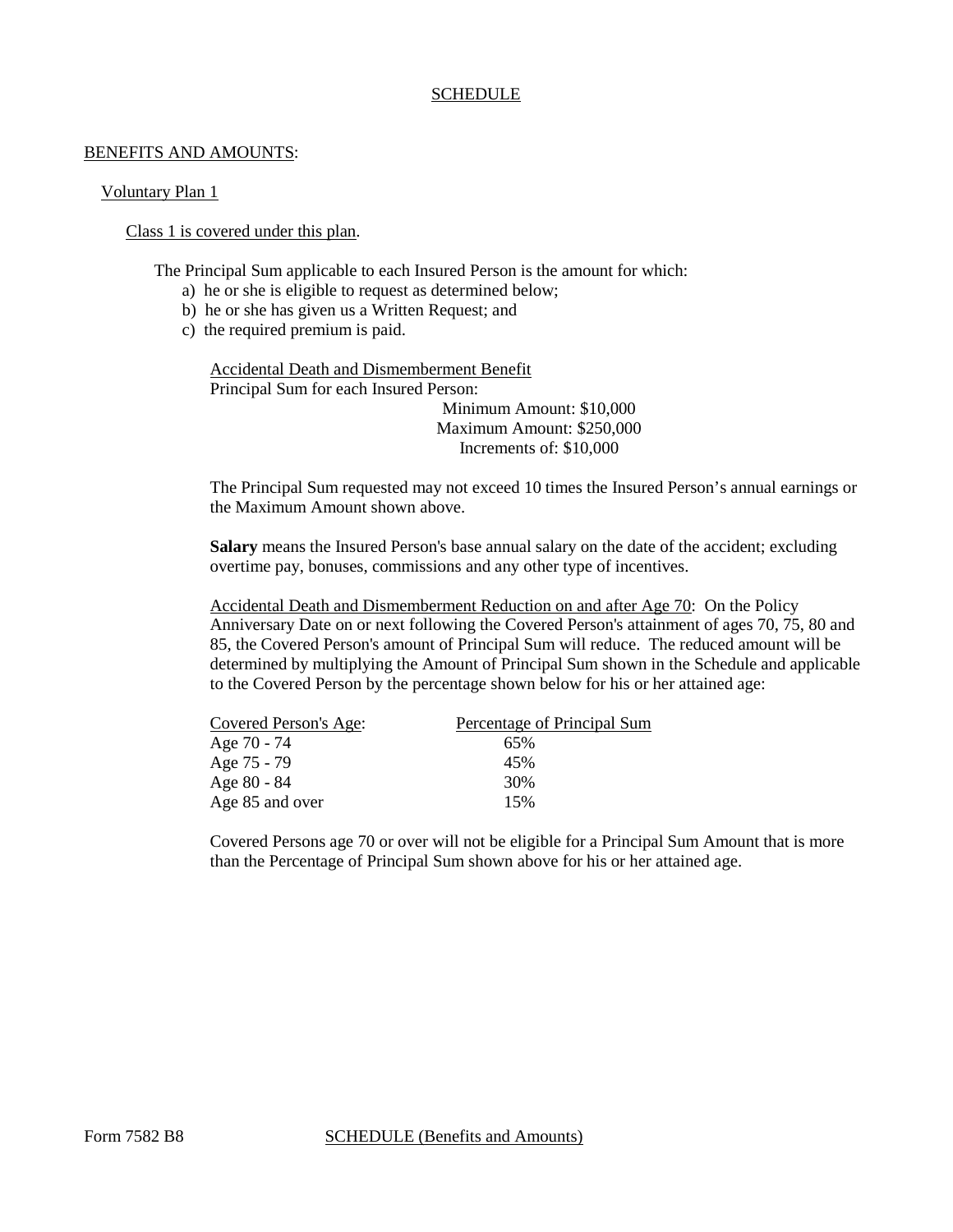### BENEFITS AND AMOUNTS: (continued)

Voluntary Plan 1 (continued)

### Principal Sum For Each Insured Person's Eligible Spouse:

The Principal Sum applicable to an Insured Person's Spouse who is covered under the policy is the amount for which:

- a) the Insured Person is eligible to request, as determined below;
- b) the Insured Person has given us a Written Request; and
- c) the required premium is paid.

#### Spouse Principal Sum

# Maximum \$150,000

The Principal Sum requested for the Spouse cannot exceed the lesser of the Spouse's Principal Sum Maximum or 60% of the amount applicable to the Insured Person.

#### Principal Sum For Each Insured Person's Eligible Child:

The Principal Sum applicable to an Insured Person's Child who is covered under this policy is the amount for which:

- a) the Insured Person is eligible to request, as determined below;
- b) the Insured Person has given us a Written Request; and
- c) the required premium is paid.

# Child Principal Sum

#### Maximum \$25,000

The Principal Sum requested for the Child cannot exceed the lesser of the Child's Principal Sum Maximum or 20% of the amount applicable to the Insured Person.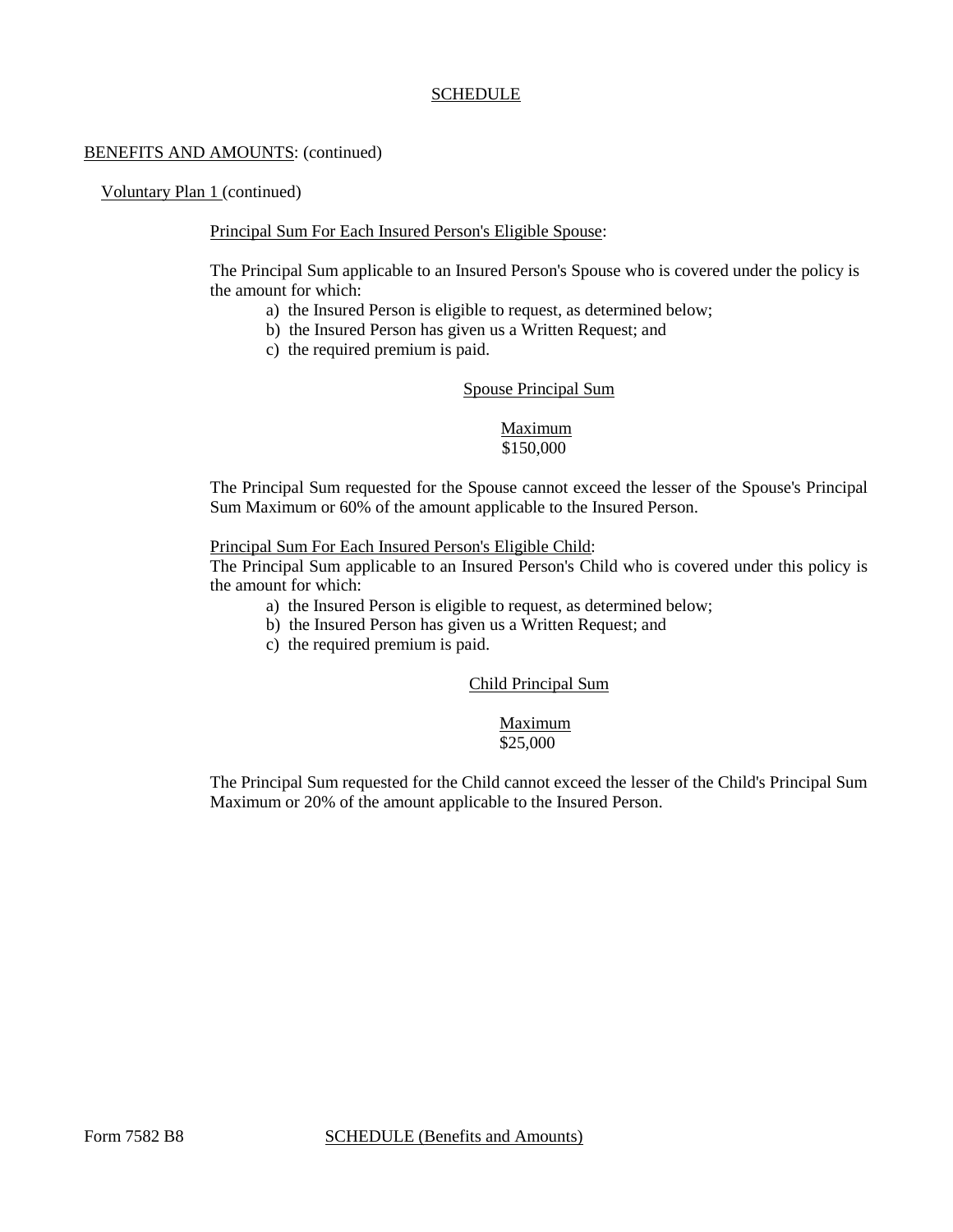#### BENEFITS AND AMOUNTS: (continued)

#### Voluntary Plan 1 (continued)

Seat Belt and Air Bag Coverage Seat Belt Benefit Amount: 10% Maximum Amount: \$25,000 Air Bag Benefit Amount: 5% Maximum Amount: \$10,000

Common Disaster Benefit Common Disaster Limit: \$250,000

Education Benefit Maximum Amount: \$3,750 Percentage of Principal Sum: 5% Minimum Amount: \$500

Spouse Education Benefit Maximum Amount: \$2,500 Percentage of Principal Sum: 2.5% Minimum Amount: \$500

Rehabilitation Benefit Maximum Amount: \$10,000 Percentage of Principal Sum: 5%

Accident Hospital Indemnity Benefit Monthly Benefit: 1% of Principal Sum to \$3,000 Waiting Period: 8 days Payment Period: Retroactive

Conversion Privilege Benefit Conversion Limit: \$500,000

Waiver of Premium

Day Care Benefit

Maximum Amount: \$5,000 Percentage of Principal Sum: 3% Minimum Amount: \$500

# Continuation of Medical Coverage Benefit Maximum Amount: \$2,000 Percentage of Principal Sum: 2% Minimum Amount: \$1,000

Coma Benefit Waiting Period: 30 days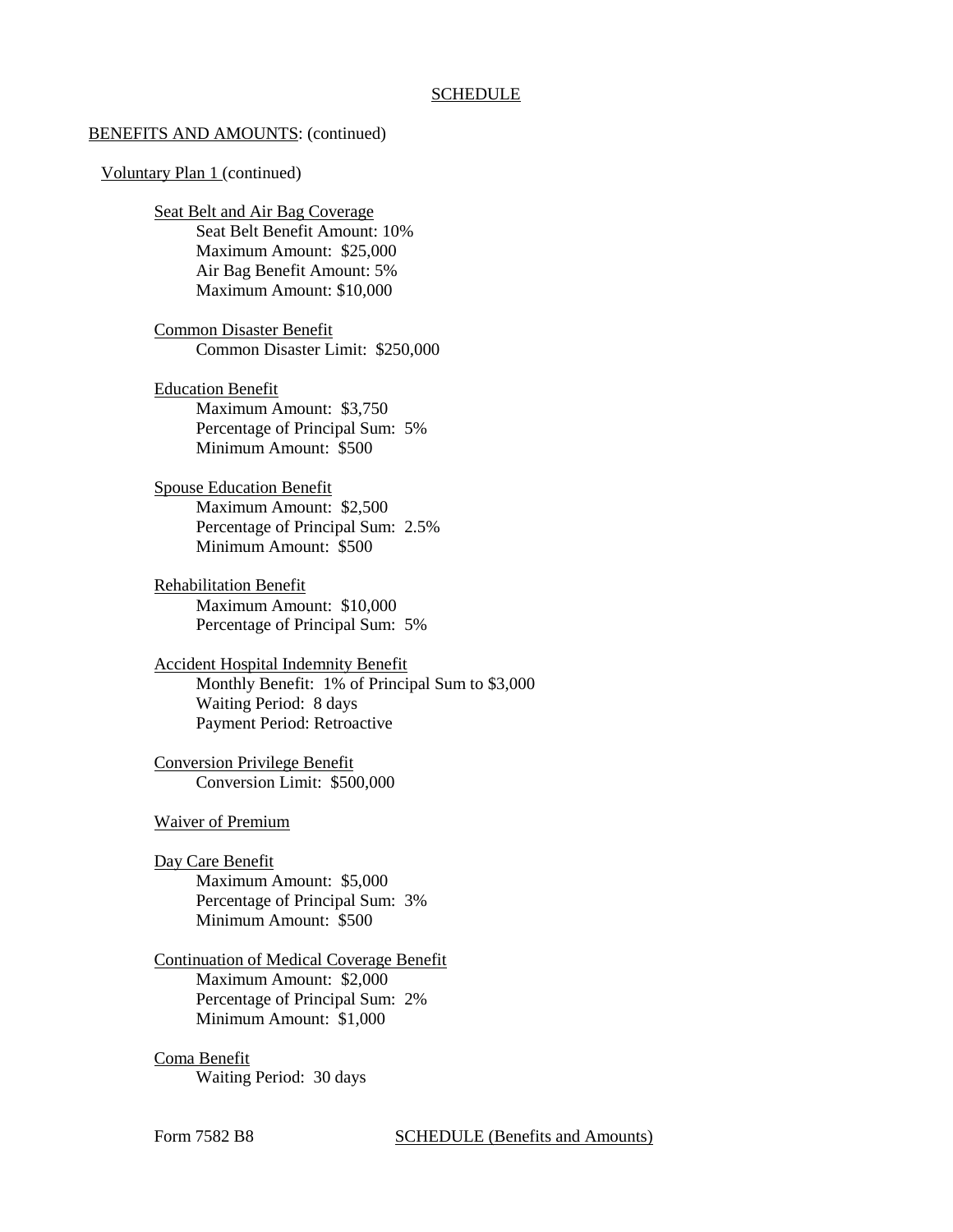#### BENEFITS AND AMOUNTS:

### Voluntary Plan 2

## Class 2 is covered under this plan.

The Principal Sum applicable to each Insured Person is the amount for which:

- a) he or she is eligible to request as determined below;
- b) he or she has given us a Written Request; and
- c) the required premium is paid.

Accidental Death and Dismemberment Benefit Principal Sum for each Insured Person: Minimum Amount: \$10,000 Maximum Amount: \$75,000 Increments of: \$5,000

The Principal Sum requested may not exceed 10 times the Insured Person's annual earnings or the Maximum Amount shown above.

**Salary** means the Insured Person's base annual salary on the date of the accident; excluding overtime pay, bonuses, commissions and any other type of incentives.

Accidental Death and Dismemberment Reduction on and after Age 70: On the Policy Anniversary Date on or next following the Covered Person's attainment of ages 70, 75, 80 and 85, the Covered Person's amount of Principal Sum will reduce. The reduced amount will be determined by multiplying the Amount of Principal Sum shown in the Schedule and applicable to the Covered Person by the percentage shown below for his or her attained age:

| Covered Person's Age: | Percentage of Principal Sum |
|-----------------------|-----------------------------|
| Age 70 - 74           | 65%                         |
| Age 75 - 79           | 45%                         |
| Age 80 - 84           | 30%                         |
| Age 85 and over       | 15%                         |

Covered Persons age 70 or over will not be eligible for a Principal Sum Amount that is more than the Percentage of Principal Sum shown above for his or her attained age.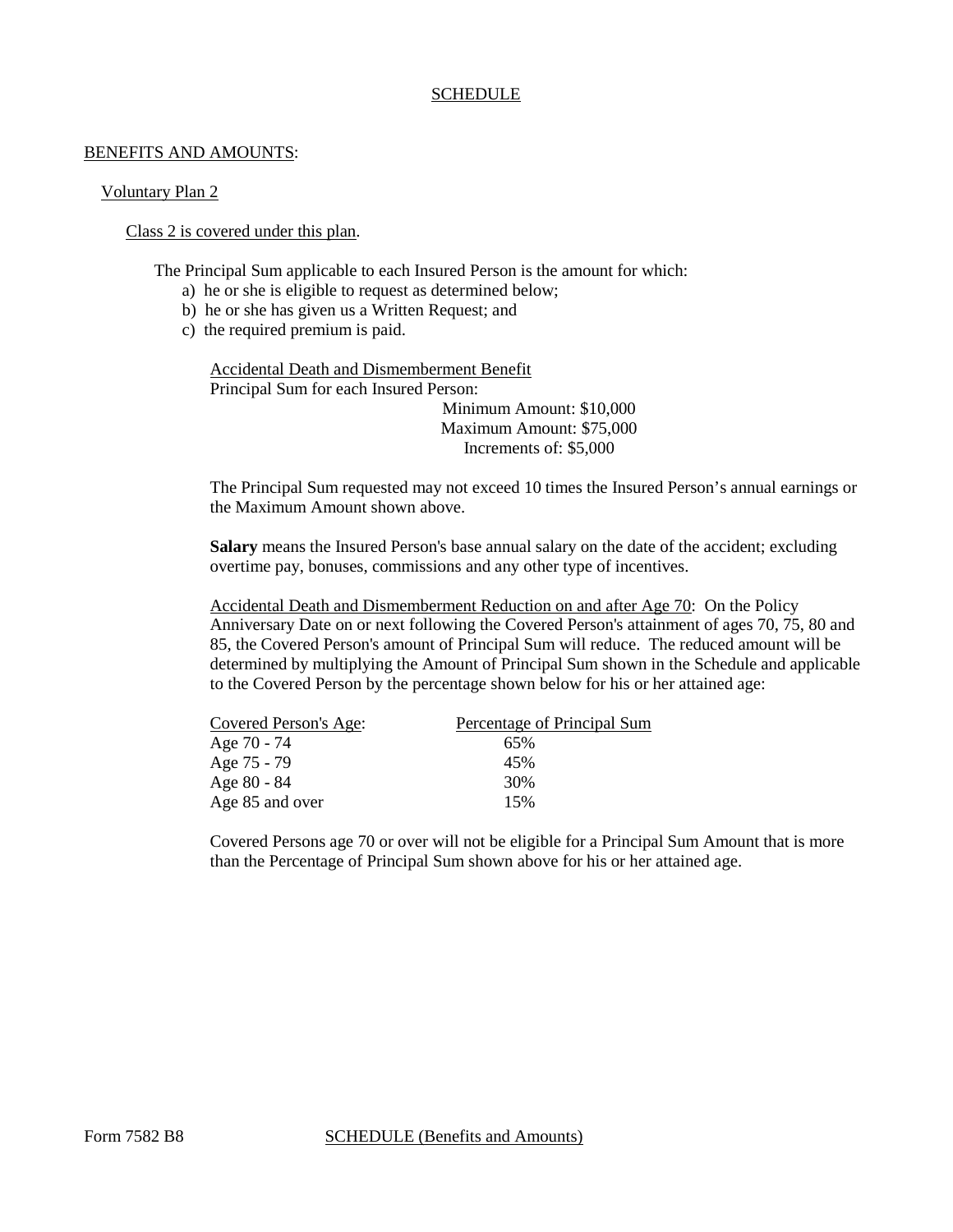### BENEFITS AND AMOUNTS: (continued)

# Voluntary Plan 2 (continued)

# Principal Sum For Each Insured Person's Eligible Spouse:

The Principal Sum applicable to an Insured Person's Spouse who is covered under the policy is the amount for which:

- a) the Insured Person is eligible to request, as determined below;
- b) the Insured Person has given us a Written Request; and
- c) the required premium is paid.

# Spouse Principal Sum

# Maximum \$150,000

The Principal Sum requested for the Spouse cannot exceed the lesser of the Spouse's Principal Sum Maximum or 60% of the amount applicable to the Insured Person.

# Principal Sum For Each Insured Person's Eligible Child:

The Principal Sum applicable to an Insured Person's Child who is covered under this policy is the amount for which:

- a) the Insured Person is eligible to request, as determined below;
- b) the Insured Person has given us a Written Request; and
- c) the required premium is paid.

# Child Principal Sum

### Maximum \$25,000

The Principal Sum requested for the Child cannot exceed the lesser of the Child's Principal Sum Maximum or 20% of the amount applicable to the Insured Person.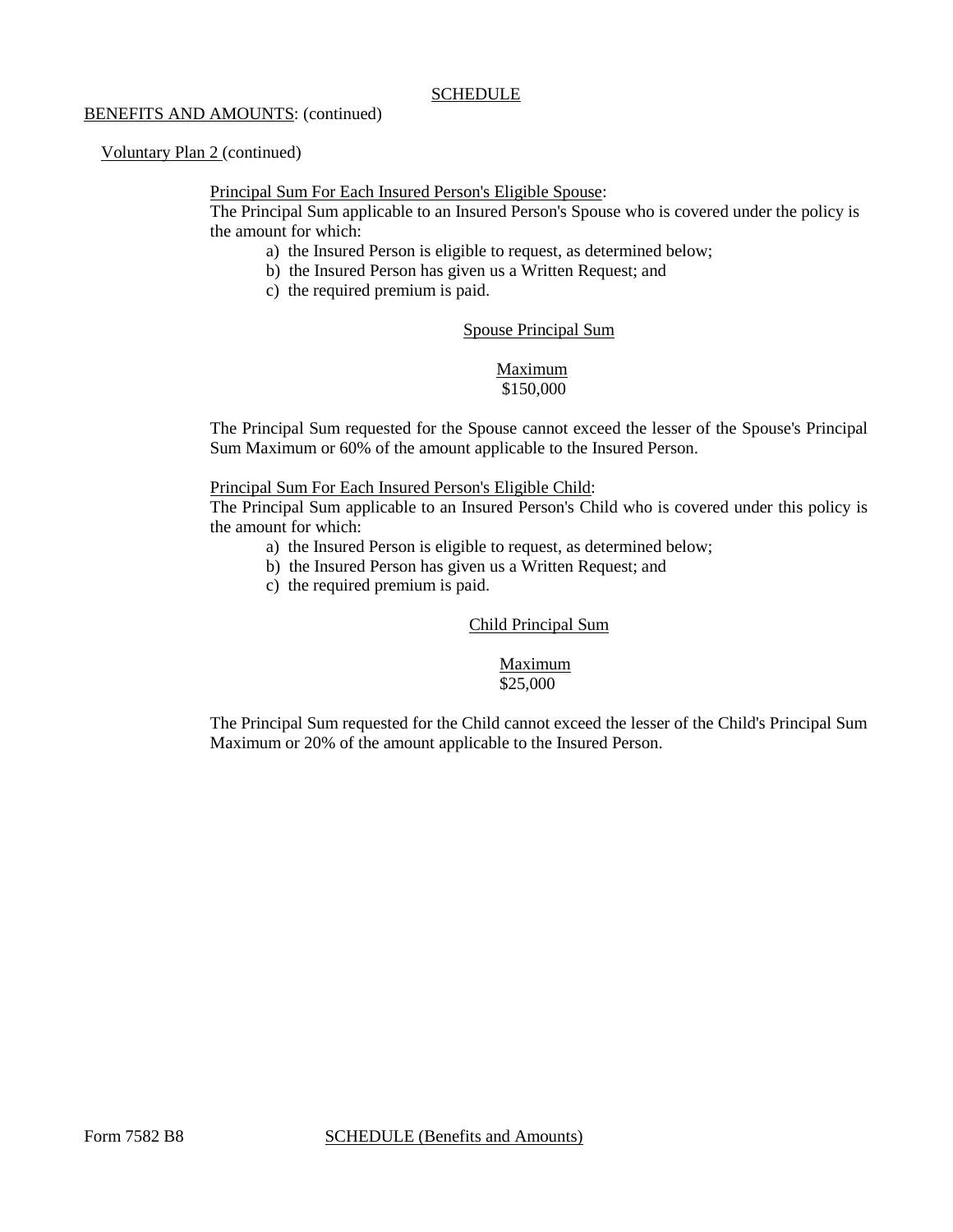#### BENEFITS AND AMOUNTS: (continued)

#### Voluntary Plan 2 (continued)

Seat Belt and Air Bag Coverage Seat Belt Benefit Amount: 10% Maximum Amount: \$25,000 Air Bag Benefit Amount: 5% Maximum Amount: \$10,000

Common Disaster Benefit Common Disaster Limit: \$250,000

Education Benefit Maximum Amount: \$3,750 Percentage of Principal Sum: 5% Minimum Amount: \$500

Spouse Education Benefit Maximum Amount: \$2,500 Percentage of Principal Sum: 2.5% Minimum Amount: \$500

Rehabilitation Benefit Maximum Amount: \$10,000 Percentage of Principal Sum: 5%

Accident Hospital Indemnity Benefit Monthly Benefit: 1% of Principal Sum to \$3,000 Waiting Period: 8 days Payment Period: Retroactive

Conversion Privilege Benefit Conversion Limit: \$500,000

Waiver of Premium

Day Care Benefit

Maximum Amount: \$5,000 Percentage of Principal Sum: 5% Minimum Amount: \$500

# Continuation of Medical Coverage Benefit Maximum Amount: \$2,000 Percentage of Principal Sum: 2% Minimum Amount: \$1,000

Coma Benefit Waiting Period: 30 days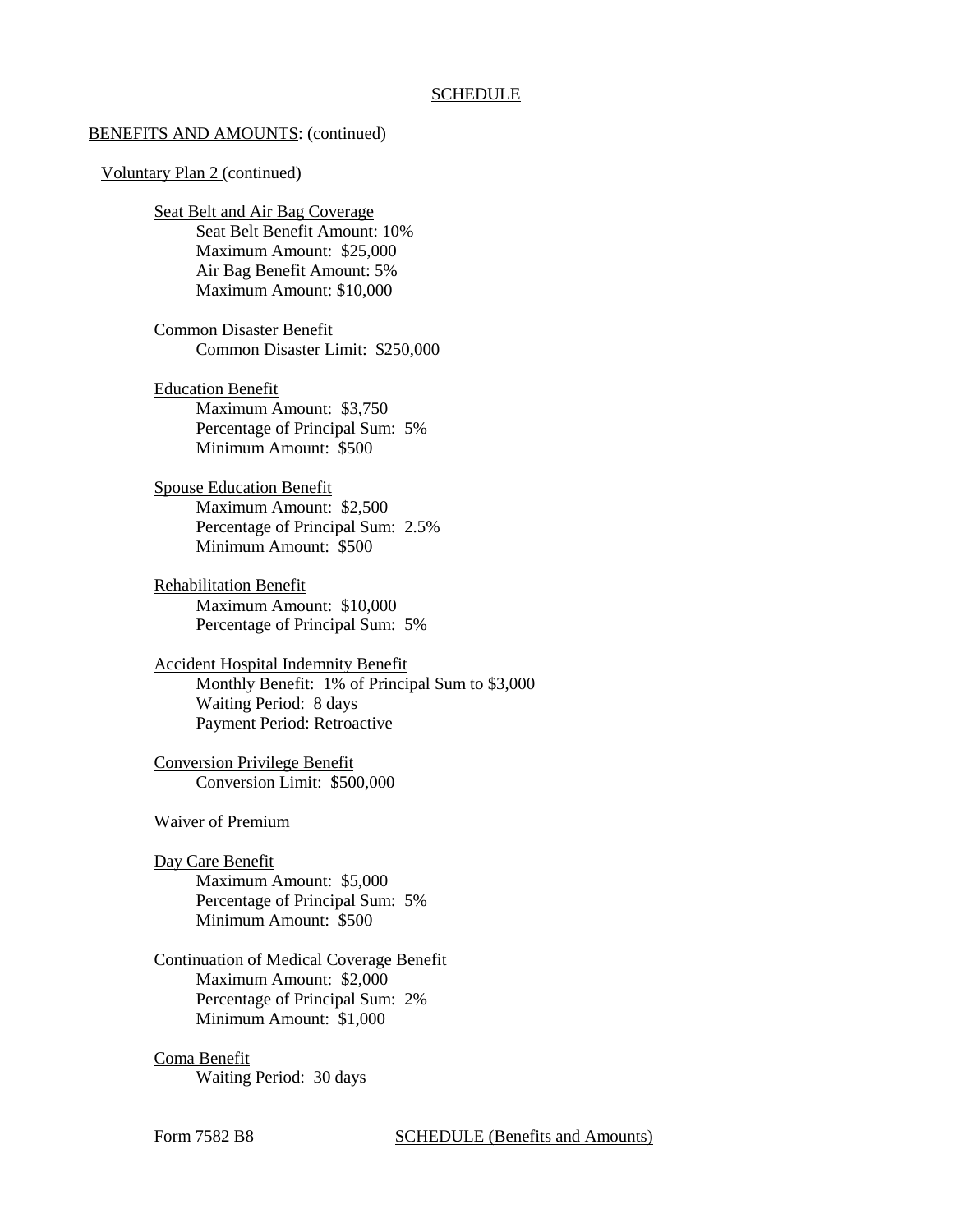INDIVIDUAL PREMIUMS: The following premiums are for monthly periods of coverage. The premium is per \$1,000.00 of the Insured Person's Principal Sum.

Voluntary Plans 1 and 2 Classes  $1 & 2$ 

> Voluntary Plan Premium Insured Person Only: \$0.03 Insured Person And Eligible Dependents: \$0.05

The premium for Insured Persons age 70 and older will be based on the Principal Sum selected prior to reductions due to age.

POLICY PREMIUM: The premium for this policy is the sum of the Individual Premiums shown above.

PREMIUM DUE DATES: The Policy Premium is payable on the Policy Effective Date and each month thereafter. Each policy premium is due in advance of the date it becomes payable.

This policy terminates on the last day of the period for which premium is paid unless continued in force during a grace period.

PAYMENT: The Policy Premiums are to be paid to us by the Policyholder. However, they may be paid to us by any other person according to a mutual agreement among the other person, the Policyholder and us.

GRACE PERIOD: A grace period of 45 days is allowed for payment of each premium due after the first unless this policy is cancelled on or before the due date. This policy will continue in force during the grace period. The Policyholder is liable to us for the payment of premium accruing for the period this policy continues in force.

CHANGE OF PREMIUMS: We have the right on each premium Due Date after April 1, 2021 to change the rate at which further premiums will be calculated. We will give the Policyholder notice of any change at least 60 days before the Due Date on which it is to become effective.

Form 7582 B9 SCHEDULE (Premiums)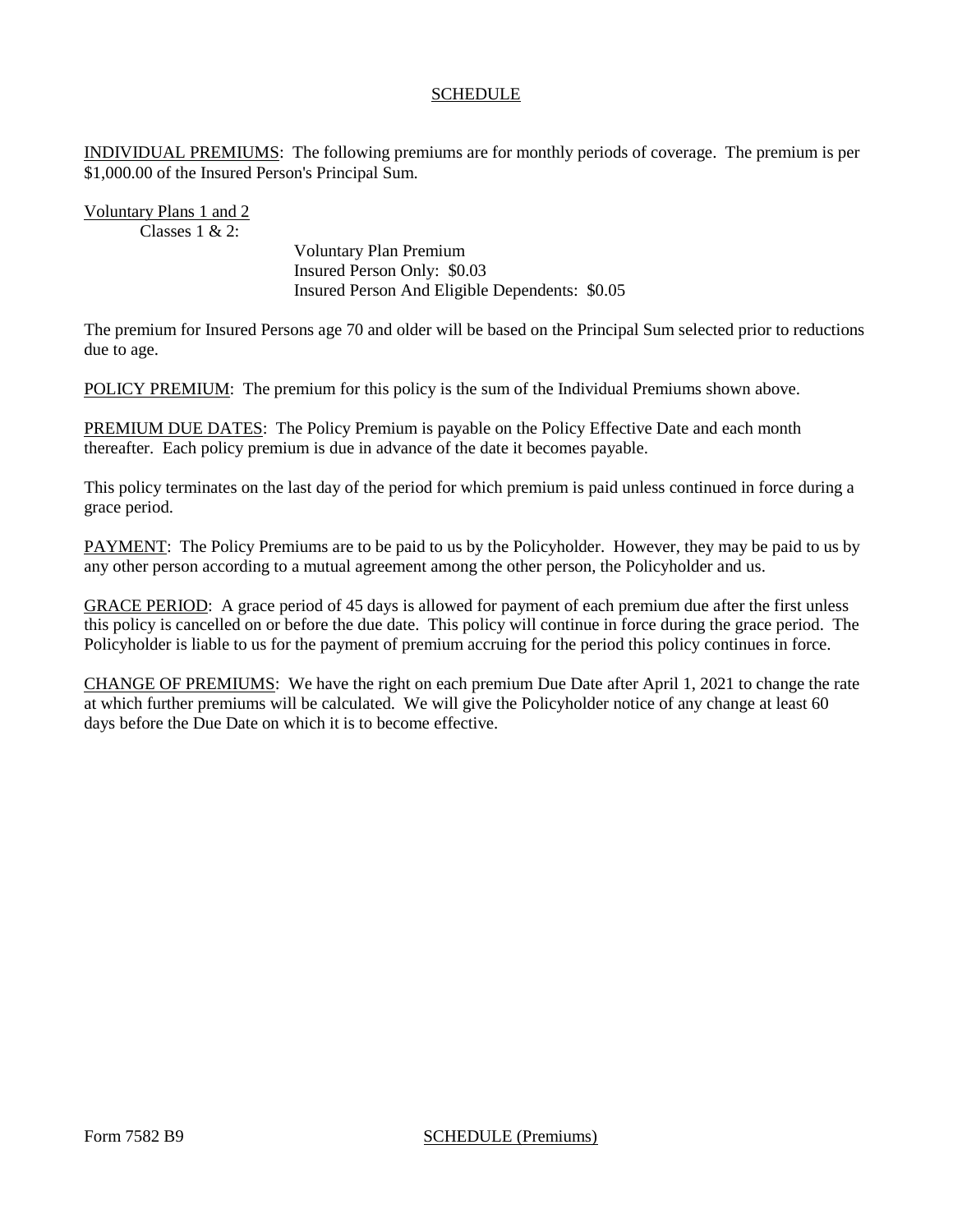# CONTRACT PROVISIONS

Entire Contract: The entire contract between the Policyholder and us consists of this policy, any individual applications, and any papers made a part of this policy at issue.

Changes: No agent has authority to change or waive any part of this policy. To be valid, any change or waiver must be in writing, approved by one of our officers and made a part of this policy.

Interpretation of Policy Terms and Conditions: We have full discretion and authority to determine eligibility for benefits and to construe and interpret all terms and provisions of the Group Insurance Policy.

Time Periods: All periods begin and end at 12:01 A.M., Standard Time at the place where this policy is delivered.

Certificates: We will give certificates to:

- a) the Policyholder; or
- b) any other person according to a mutual agreement among the other person, the Policyholder and us;

for delivery to Insured Persons.

The certificates will state the features of this policy which are important to Insured Persons.

Data Furnished by Policyholder: The Policyholder will, upon our request, give us:

- a) the names of all persons initially eligible;
- b) the names of all additional persons who become eligible;
- c) the names of all persons whose amount of Principal Sum is to be changed;
- d) the names of all persons whose insurance is cancelled; and
- e) any data necessary to calculate premiums.

The Policyholder's failure to report a person's termination of insurance does not continue the coverage beyond the date of termination.

The Policyholder, with our approval, may keep the important insurance records on all Covered Persons. The Policyholder must give us information, when and in the manner we ask, to administer the insurance provided by this policy.

The Policyholder's insurance records will be open for our inspection at any reasonable time.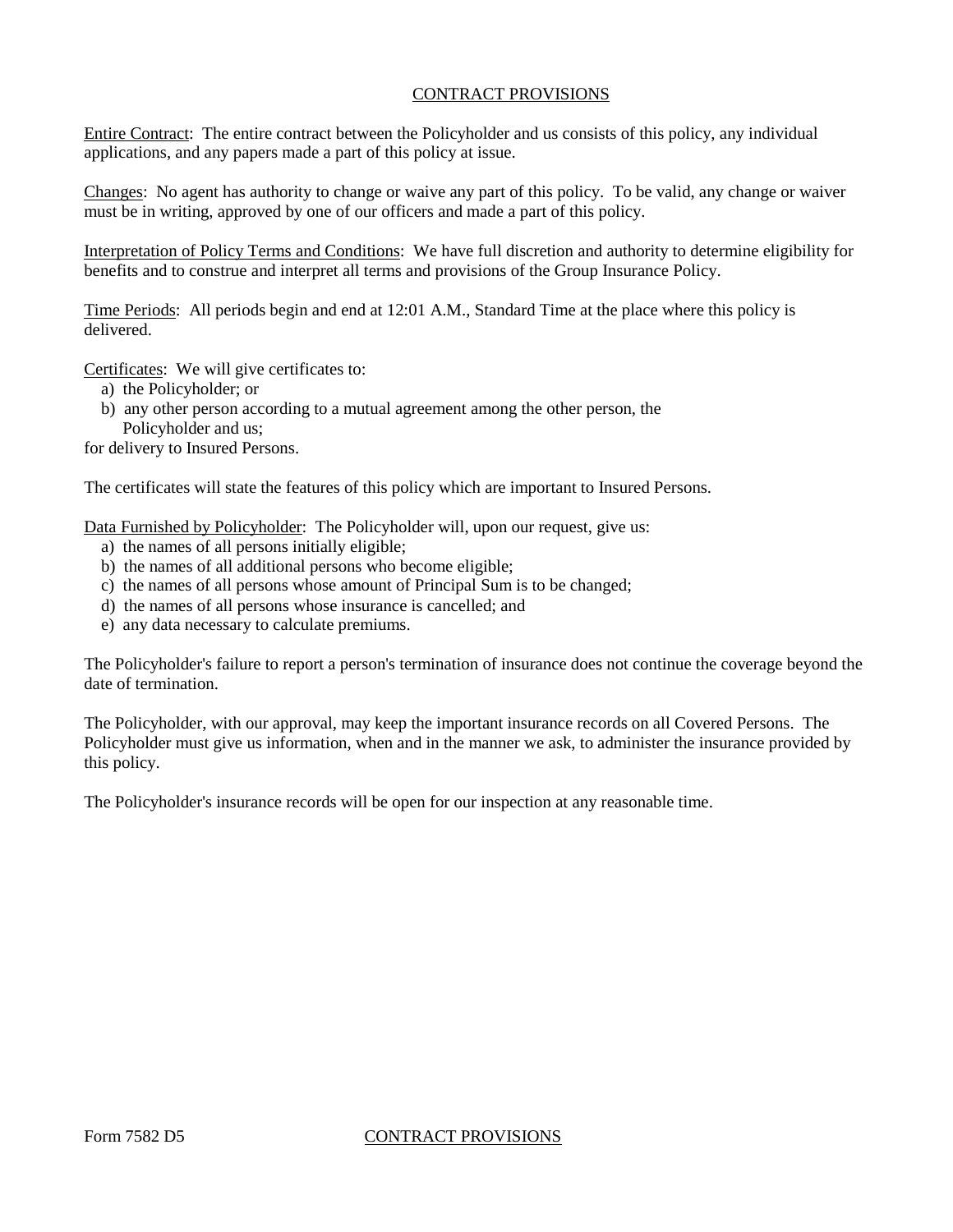# CONTRACT PROVISIONS (Continued)

Cancellation: This policy may be cancelled at any time by written notice mailed or delivered by us to the Policyholder or by the Policyholder to us. If we cancel, we will mail or deliver the notice to the Policyholder at its last address shown in our records.

If we cancel, it becomes effective on the later of:

- a) the date stated in the notice; or
- b) the 61st day after we mail or deliver the notice.

If the Policyholder cancels, it becomes effective on the later of:

- a) the date we receive the notice; or
- b) the date stated in the notice.

In either event:

- a) we will promptly return any unearned premium paid; or
- b) the Policyholder will promptly pay any earned premium which has not been paid.

Any earned or unearned premium will be determined on a pro rata basis.

Cancellation will not affect any claim for loss due to an accident which occurs before the effective date of the cancellation.

Not in Lieu of Workers' Compensation: This policy does not satisfy any requirement for workers' compensation insurance.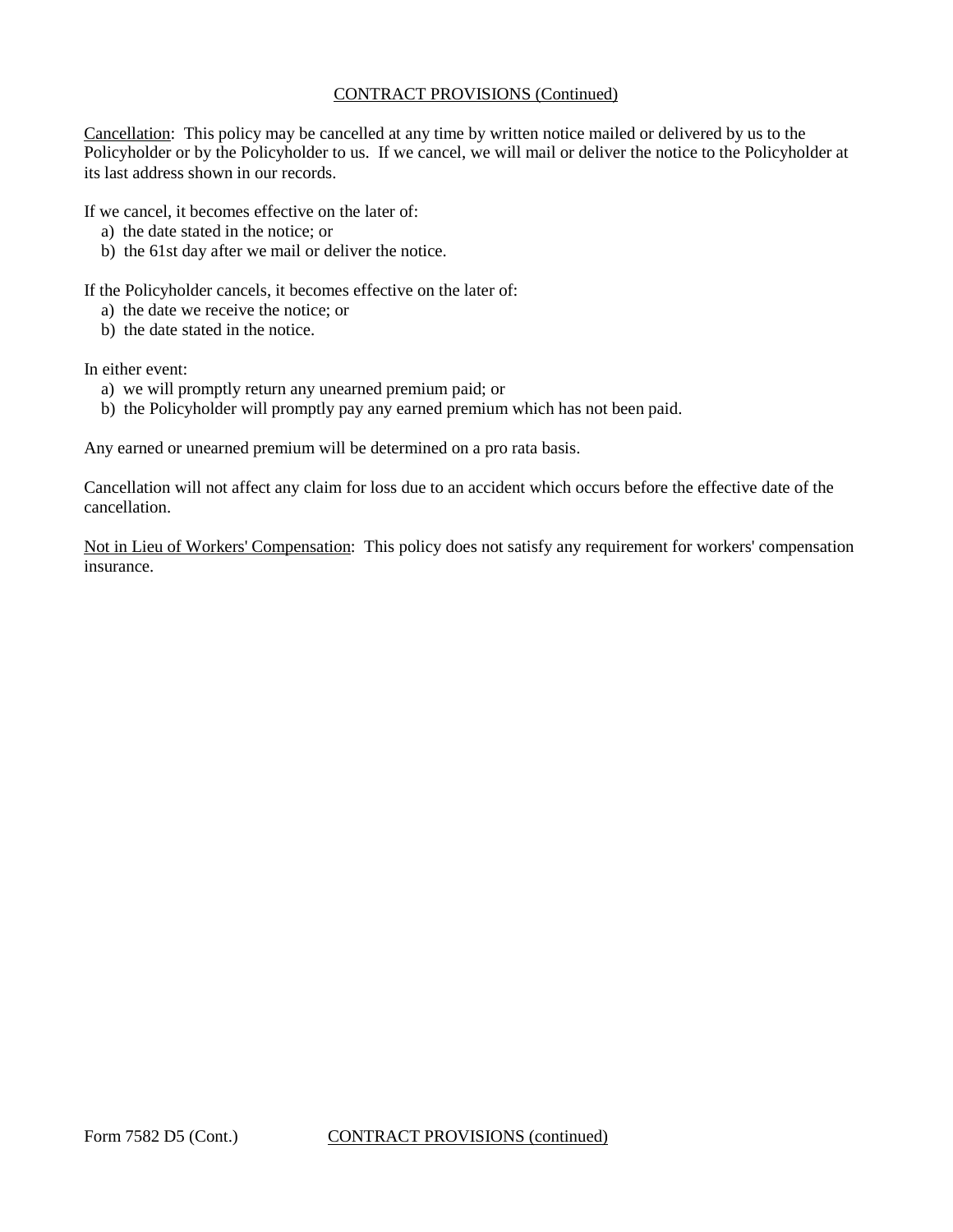# **DEFINITIONS**

The terms listed, when used in this policy, will have the following meanings:

We, us or our means the insurance company named on the face page.

You, your or Insured Person means an Eligible Person while he or she is covered under this policy.

Covered Person means you, or your Eligible Dependent while you, he or she is covered under this policy.

Injury means bodily injury resulting directly and independently of all other causes from accident which occurs while he or she is covered under this policy. Loss resulting from:

- a) sickness or disease, except a pus-forming infection which occurs through an accidental wound; or
- b) medical or surgical treatment of a sickness or disease;

is not considered as resulting from injury.

On, when used with reference to any conveyance (land, water or air), means in or on, boarding or alighting from the conveyance.

Civil or Public Aircraft means an aircraft which:

- a) has a current and valid Airworthiness Certificate;
- b) is piloted by a person who has a valid and current certificate of competency of a rating which authorizes him or her to pilot the aircraft; and
- c) is not operated by the militia or armed forces of any state, national government or international authority.

Airworthiness Certificate means:

- a) the "Standard" Airworthiness Certificate issued by the United States Federal Aviation Administration; or
- b) a foreign equivalent issued by the governmental authority with jurisdiction over civil aviation in the country of its registry.

Military Transport Aircraft means a transport aircraft operated by:

- a) the United States Air Mobility Command (AMC); or
- b) a national military air transport service of any country.

Written Request means any form provided by us for the particular request.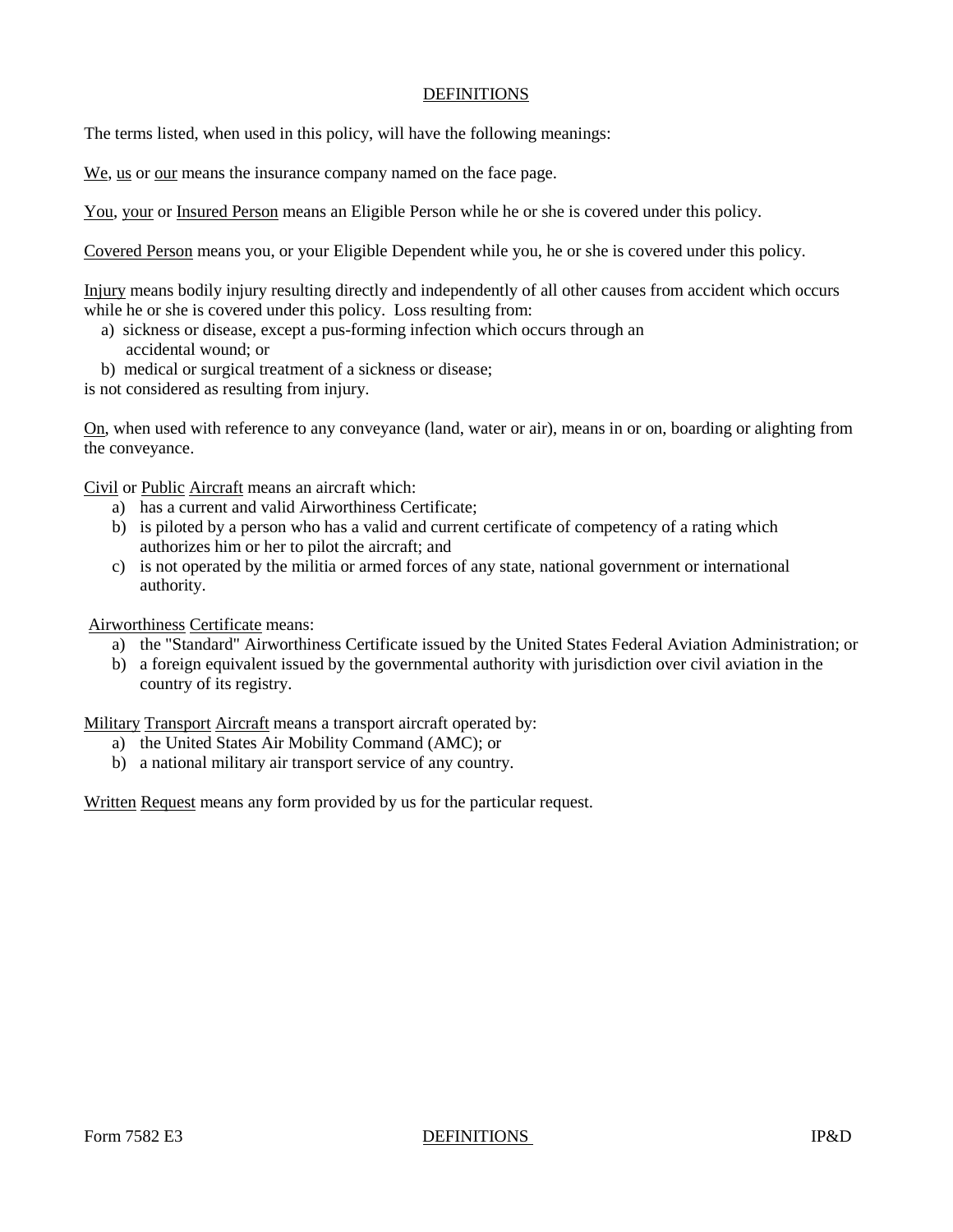# INSURED PERSONS PERIOD OF COVERAGE

Eligibility Effective Date: Each Eligible Person who gives us a Written or Electronic Request for his or her coverage becomes an Insured Person on the later of:

- 1.the Policy Effective Date;
- 2.the date the Insured Person becomes eligible, if he or she enrolls or has enrolled by then;
- 3.the date on which the Insured Person enrolls, if he or she does so within 31 days after the date he or she is eligible; or
- 4.the first day of January following the Annual Enrollment Period if he or she enrolls during an Annual Enrollment Period.

If the Eligible Person is absent from work due to a physical or mental condition on the date his or her insurance, an increase in coverage, or a new benefit added to the Policy would otherwise become effective, the effective date of his or her insurance, any increase in insurance, or the additional benefit will be deferred until the date he or she returns to work as an Active Full-time Employee.

If an Eligible Person does not enroll when first eligible to do so, he or she may not enroll until:

- 1.an Annual Enrollment Period; or
- 2.He or she has a Change in Family Status.

Any such enrollment must be made during the Annual Enrollment Period, within 31 days of the Change in Family Status, or within 90 days after the date the Eligible Person acquired a child due to birth, adoption or becoming their legal guardian.

The Annual Enrollment Period is determined by the Employer on a yearly basis.

A Change in Family Status means:

- 1.The Eligible Person's marriage, or entrance into a domestic partnership, or the birth or adoption of a child, or becoming the legal guardian of a child;
- 2.the death of or a divorce from the Eligible Person's spouse or dissolution of a domestic partnership;
- 3.the death of or emancipation of a child;
- 4.The spouse's loss of employment which results in a loss of group insurance;
- 5.change in classification from Part-time to Full-time or from Full-time to Part-time.

Termination: Coverage of each Insured Person terminates on the earlier of:

- 1.the date this policy is terminated; or
- 2.the last day of the month he or she made any required premium contribution, if he or she failed to make any further required contribution:
- 3.the date he or she is no longer in a class eligible for coverage;
- 4.the last day of the month immediately following the date his or her Employer terminates his or her employment;
- 5.the date the Insured Person is absent from work as an Active Employee.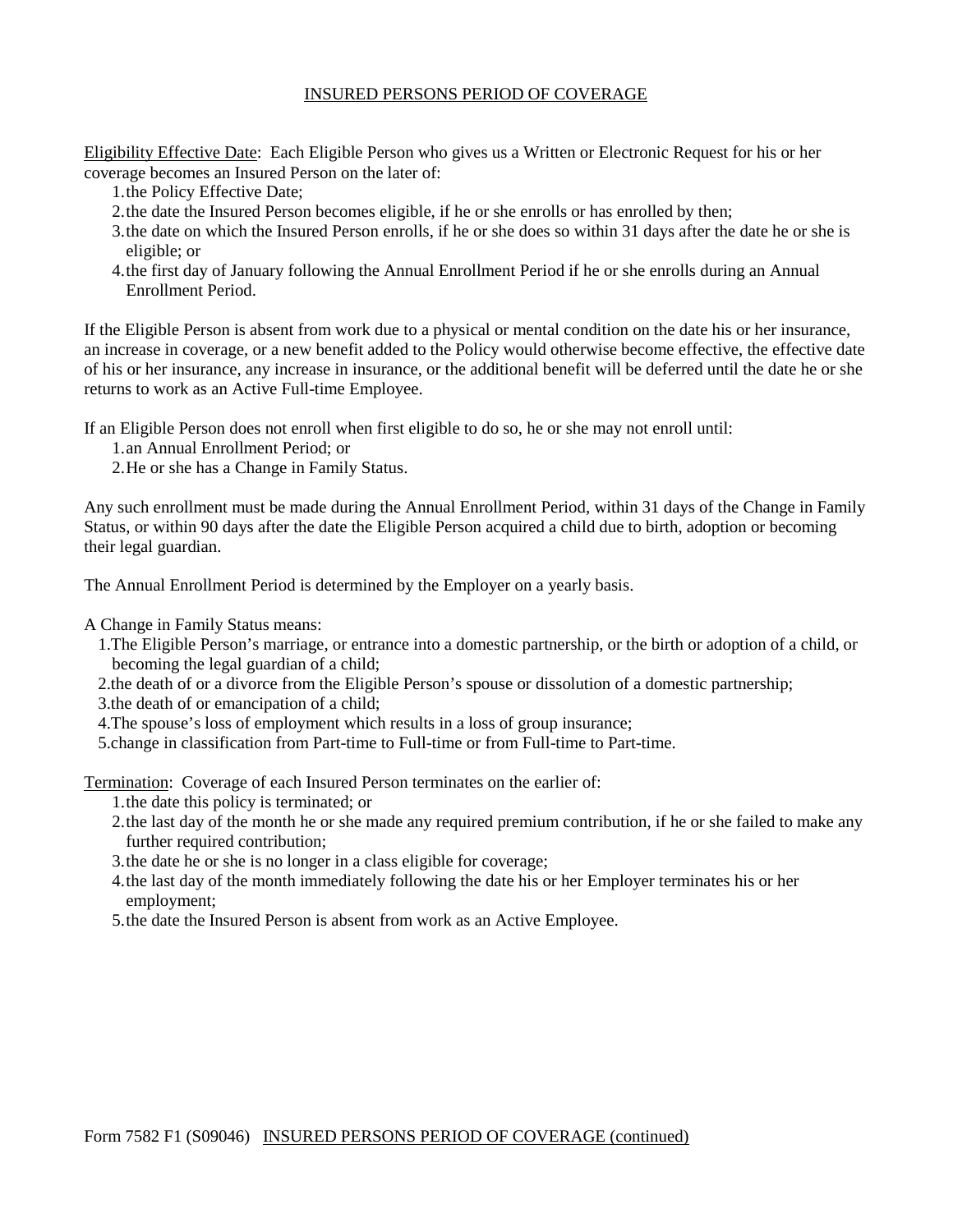# INSURED PERSONS PERIOD OF COVERAGE (continued)

Exceptions to Termination:

If the Insured Person is absent from work as an Active Employee, his or her insurance may be continued up to the maximum period of time stated. In each instance, such continuation shall be at the Employer's option, but must be according to a plan which applies to all employees in the same way. Continued coverage:

- 1.is subject to any reductions in the Policy;
- 2.is subject to payment of premium by the Employer; and
- 3.terminates when the Policy terminates.

If the Insured Person is on a documented leave of absence, other than Family or Medical Leave, all of his or her coverage (including Dependent AD&D coverage) may be continued for 1 month following the date on which the leave of absence commenced or the first to occur of:

- 1.the date the Group Insurance Policy terminates;
- 2.the date premium is due for the Insured Person but not paid by the Employer; or
- 3.the last day of the period for which the Insured Person makes any required premium contribution, if he or she fails to make any further required contribution.

If the Insured Person enters active military service and is granted a military leave of absence in writing, all of his or her coverage (including Dependent AD&D coverage) may be continued for the entire duration of the approved military leave of absence. If the leave ends prior to the agreed upon date, this continuation will cease immediately or the first to occur of:

- 1.the date the Group Insurance Policy terminates;
- 2.the date premium is due for the Insured Person but not paid by the Employer; or
- 3.the last day of the period for which the Insured Person makes any required premium contribution, if he or she fails to make any further required contribution.

If the Insured Person is laid off due to lack of work, all of his or her coverage (including Dependent AD&D coverage) may be continued for 1 month following the date on which the layoff commenced.

If the Insured Person is granted a leave of absence according to the Family and Medical Leave Act of 1993, all of his or her coverage (including Dependent AD&D coverage) may be continued to the end of the month following 12 weeks, or longer if required by state law, following the date his or her insurance would have terminated, subject to the following:

- 1.the leave authorization must be in writing;
- 2.the required premium for the Insured Person must be paid;
- 3.the Insured Person's benefit level will be that which was in effect on the day before said leave started, subject to any reduction included in the Policy;
- 4.the amount of Earnings upon which the Insured Person's benefit may be based, will be that which was in effect on the day before said leave started; and
- 5.continued coverage will cease immediately if one of the following events should occur:
	- a) the leave terminated prior to the agreed upon date;
	- b) the Policy terminated;
	- c) the Insured Person or the Policyholder fail to pay premium when due; or
	- d) the Policy no longer insures the Insured Person's class.

In all other respects, the terms of the Insured Person's insurance remains unchanged.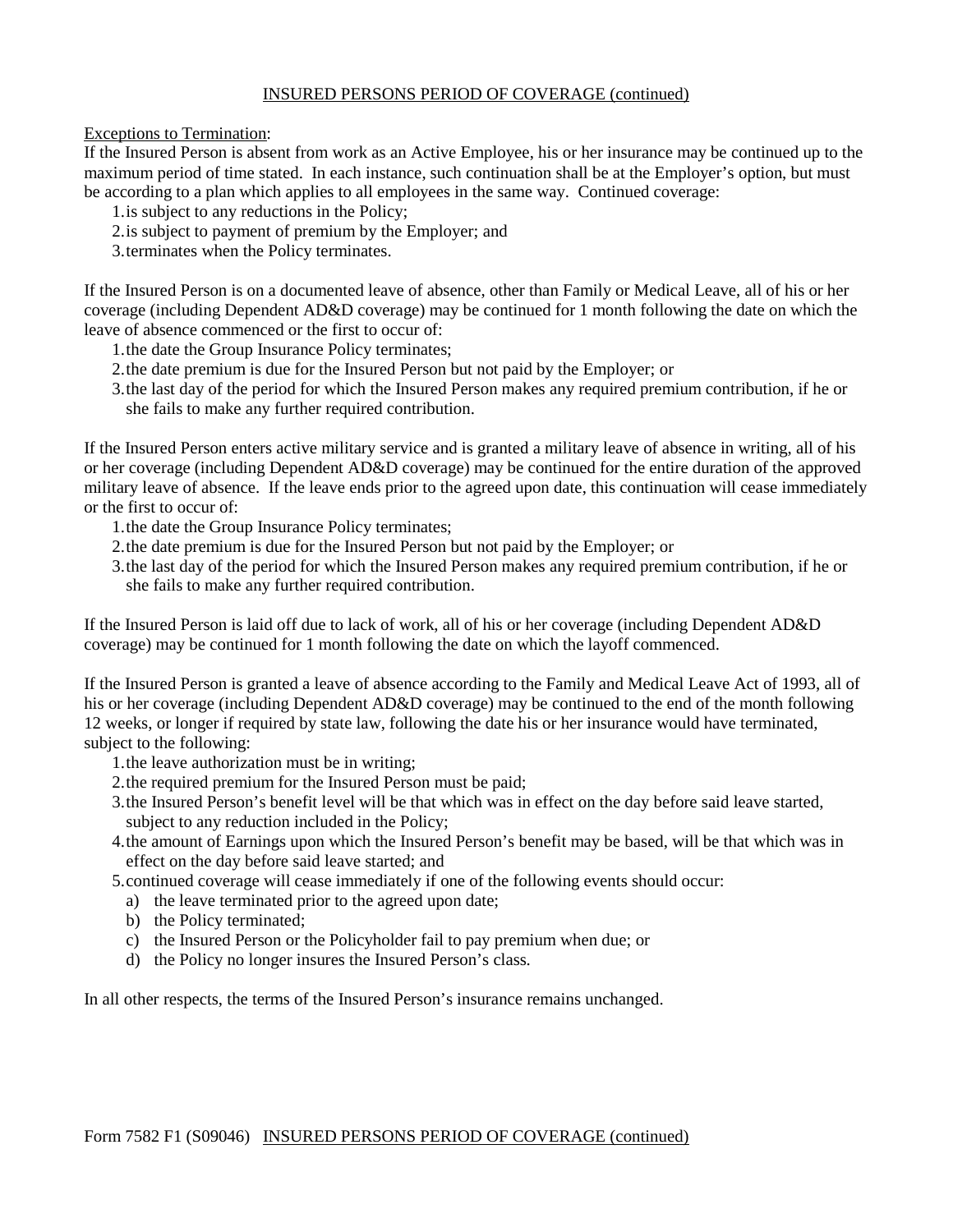# INSURED PERSONS PERIOD OF COVERAGE (continued)

Request For Change In Coverage: If an Insured Person gives us a Written or Electronic Request for a change in his or her coverage, and if he or she:

- 1.is not eligible for the coverage requested, the change will not become effective;
- 2.is eligible for the coverage requested, the change will become effective on the first of January following the date we receive the request; or
- 3.the date the Change in Family Status occurred, provided We were notified within the acceptable time period.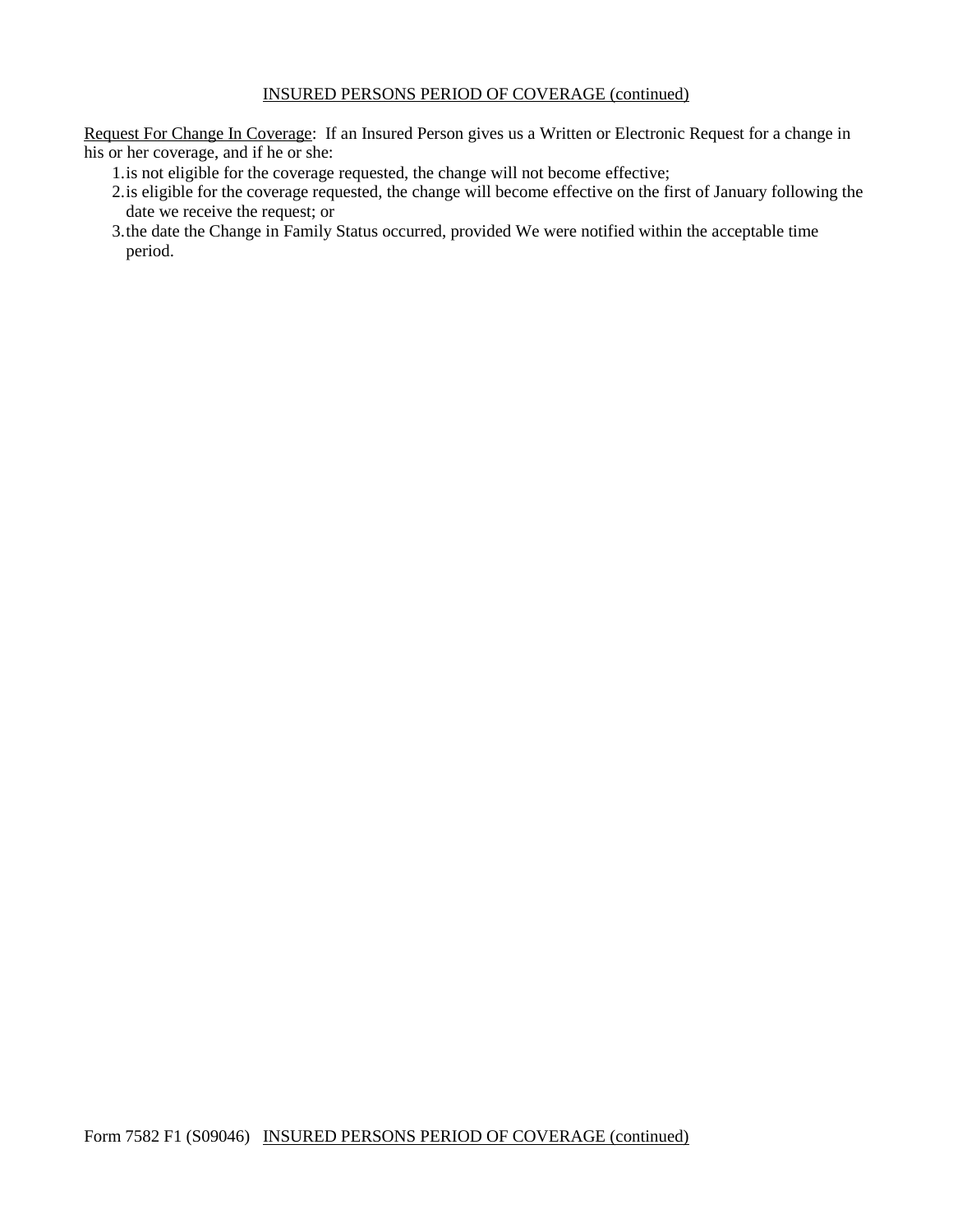# DEPENDENTS PERIOD OF COVERAGE

Eligibility: Eligible Dependents are defined in the Schedule. In any event, an Insured Person is not an Eligible Dependent.

Spouse means the Eligible Person's spouse unless:

- a) the Eligible Person and spouse are legally separated or divorced; or
- b) the spouse has attained the Policy Age Limit, if any, shown in the Schedule.

Spouse will include your domestic partner or party to a civil union, provided you:

- 1) have executed a domestic partner affidavit satisfactory to us, establishing that you and your partner are domestic partners or parties to a civil union for purposes of the policy or;
- 2) have registered as domestic partners or parties to a civil union with a government agency or office where such registration is available and provide proof of such registration unless requiring proof is prohibited by law.

You will continue to be considered domestic partners or parties to a civil union provided you continue to meet the requirements described in the domestic partner affidavit or required by law.

Child or Children means the Eligible Person's child, stepchild, legally adopted child or foster child who is less than age 26 and primarily dependent on the Eligible Person for support and maintenance.

Effective Date: Each Eligible Dependent will become covered under the policy on the later of:

- a) the first day of the month on or next following the date the Eligible Person becomes an Insured Person;
- b) the first day of the month on or next following the date we receive the Eligible Person's Written Request for coverage of Dependents; or
- c) the first day of the month on or next following the date the person qualifies as an Eligible Dependent.

Termination: Coverage of each Eligible Dependent terminates on the Premium Due Date on or next following the earlier of:

- a) the first day of the month on or next following the date the Eligible Person ceases to be an Insured Person; or
- b) the first day of the month on or next following the date he or she ceases to qualify as an Eligible Dependent.

Newlywed Coverage: If an Insured Person marries while covered under the policy, his or her new spouse will automatically be covered under the policy for 31 days after the date of marriage. Benefits and amounts will be the minimum amount for those the policy is providing for Spouse coverage under the policy at that time. Coverage for the Insured Person's new spouse will cease after 31 days of the date of marriage unless the Insured Person requests in writing that coverage for their Spouse be continued; and pays the additional required premium.

Newborn/New Child Coverage: If an Insured Person has a newborn child or adopts or receives a foster or stepchild while covered under the policy, the new child will automatically be covered under the policy for 31 days after the date of birth or the date of financial dependence. Benefits and amounts will be the minimum amount for those the policy is providing for Dependent Children under the Policy at that time. Coverage for the Insured Person's new child will cease after 31 days from the date of birth or financial dependence unless the Insured Person requests in writing that coverage for their child be continued; and pays the additional required premium.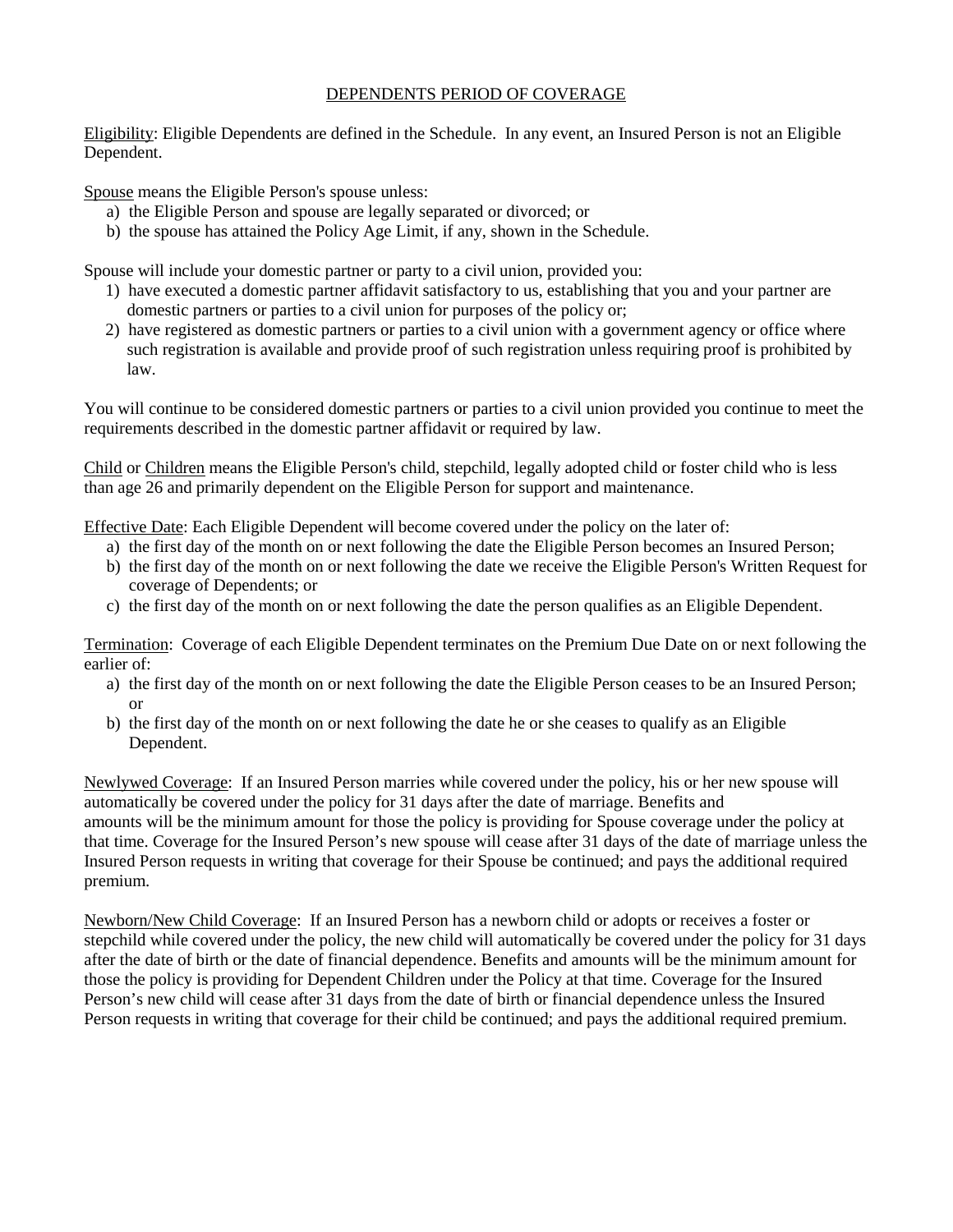# Form 7582 G1 Rev.-1 DEPENDENTS PERIOD OF COVERAGE DEPENDENTS PERIOD OF COVERAGE (Continued)

# Incapacitated Child

Coverage of a child who, on the date he or she reaches age 26, is:

- a) covered under the policy;
- b) mentally or physically incapable of earning his or her own living; and
- c) unmarried and primarily dependent on the Insured Person for support and maintenance;

will not terminate solely due to age. But the Insured Person must give us written notice of the incapacity within 31 days of the termination date.

Coverage will continue as long as:

- a) the incapacity continues; and
- b) the required premium is paid.

We may, from time to time, require proof of continued incapacity and dependency. After the first two years, we cannot require proof more than once each year.

Request For Change In Coverage: If an Insured Person gives us a Written Request for a change in the coverage of his or her Eligible Dependents, and if he or she:

- a) is not eligible for the coverage requested, it will not become effective; or
- b) is eligible for the coverage requested, the change will become effective on the first day of the month on or next following the date we receive the request.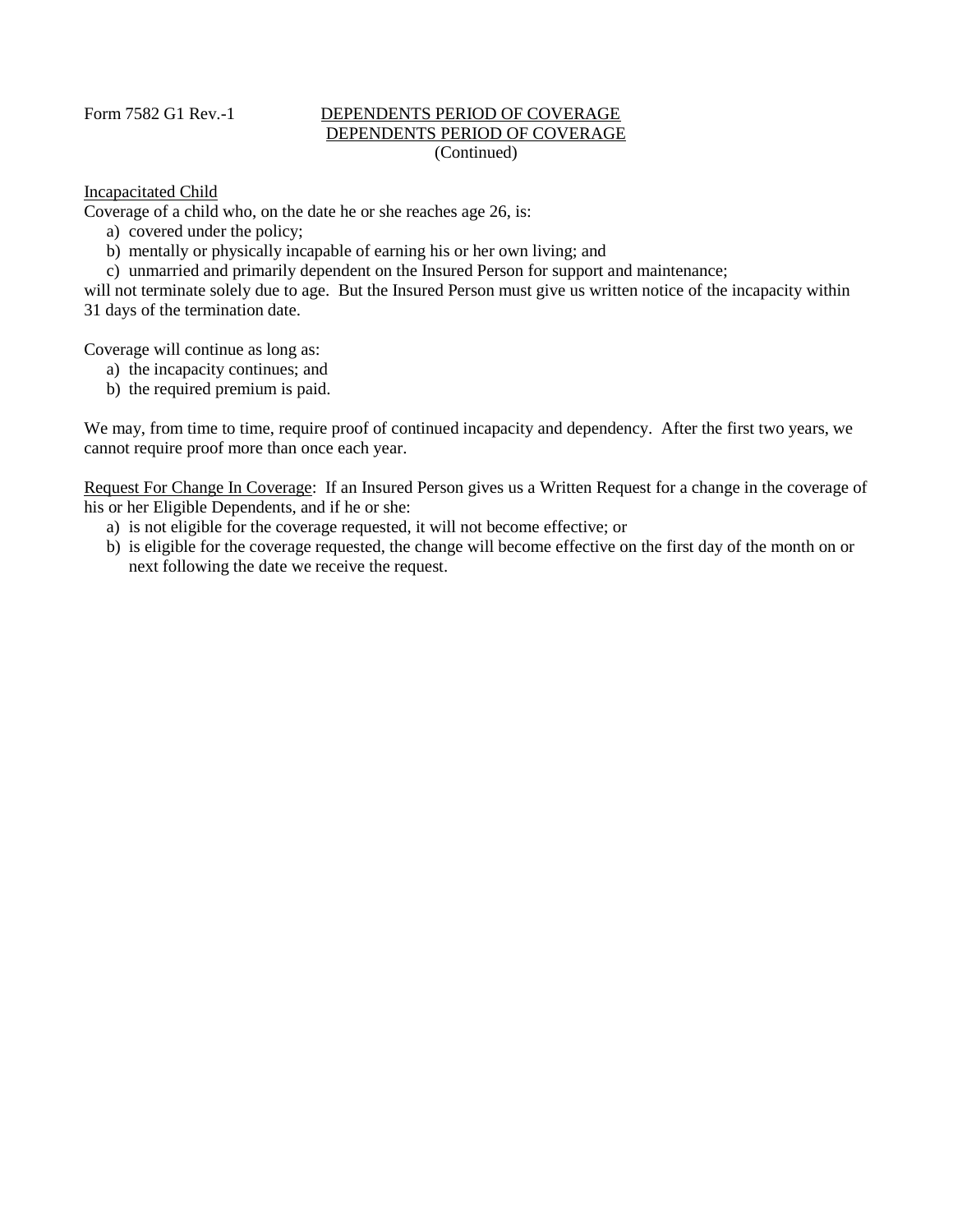# Form 7582 G1 Rev.-1 (cont.) DEPENDENTS PERIOD OF COVERAGE **EXCLUSIONS**

This policy does not cover any loss resulting from:

- 1. intentionally self-inflicted Injury, suicide or attempted suicide, whether sane or insane;
- 2. war or act of war, whether declared or undeclared;
- 3. Injury sustained while full-time in the armed forces of any country or international authority;
- 4. Injury sustained while riding On any aircraft except a Civil or Public Aircraft, or Military Transport Aircraft;
- 5. Injury sustained while riding On any aircraft:
	- a) as a pilot, crewmember or student pilot;
	- b) as a flight instructor or examiner; or
	- c) if it is owned, operated or leased by or on behalf of the Policyholder, or any employer or organization whose eligible persons are covered under this policy;
- 6. Injury sustained while voluntarily taking drugs which federal law prohibits dispensing without a prescription, including sedatives, narcotics, barbiturates, amphetamines, or hallucinogens, unless the drug is taken as prescribed or administered by a licensed physician;
- 7. Injury sustained while committing or attempting to commit a felony;
- 8. Injury sustained as a result of being legally intoxicated from the use of alcohol.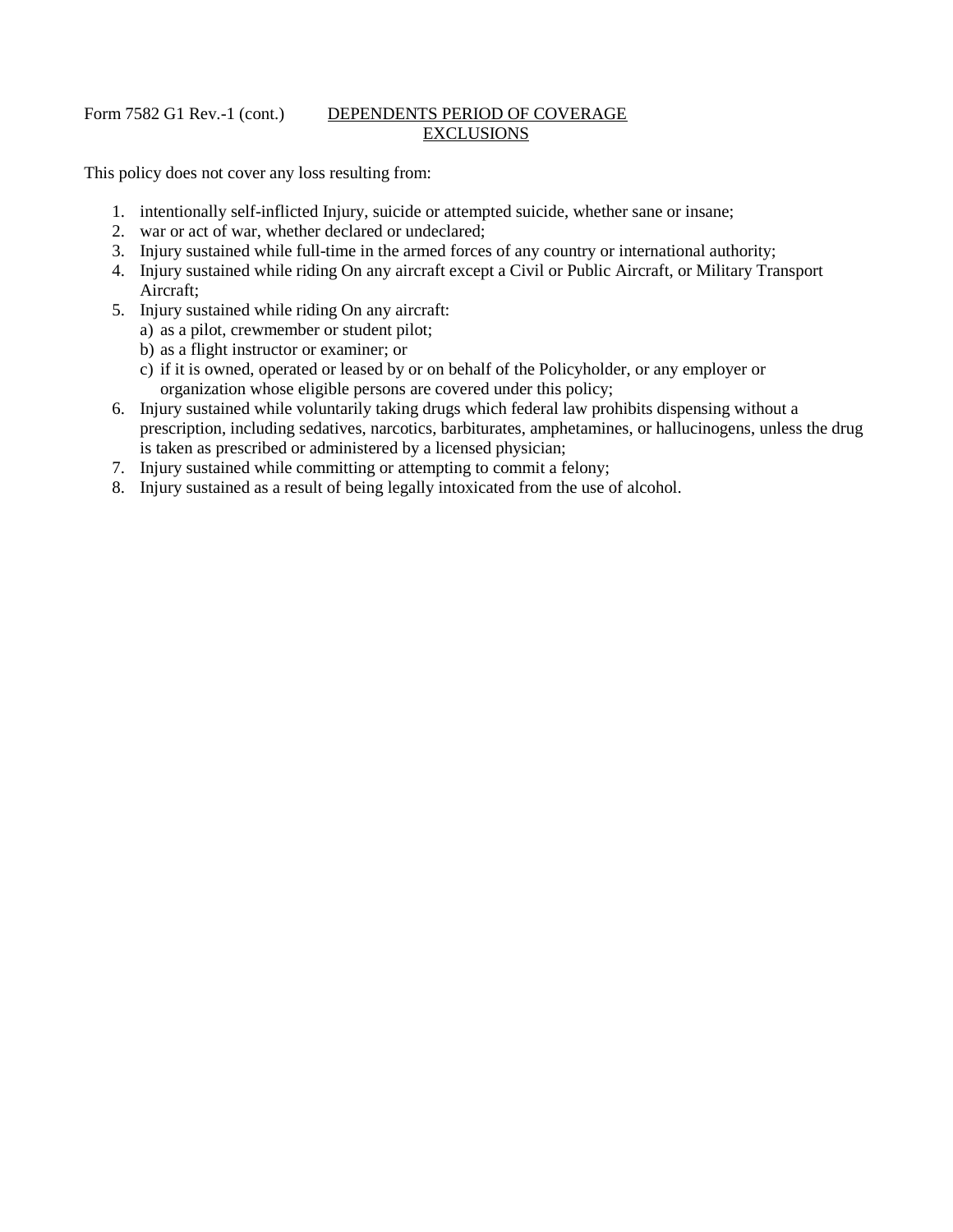# Form 7582 H11 EXCLUSIONS ACCIDENTAL DEATH AND DISMEMBERMENT BENEFIT

If a Covered Person's injury results in any of the following losses within 365 days after the date of accident, we will pay the sum shown opposite the loss.

We will not pay more than the Principal Sum for all losses due to the same accident.

The amount of the Principal Sum is determined in the Schedule.

# For Loss of:

| Movement of Both Upper and Lower Limbs (Quadriplegia)The Principal Sum     |  |
|----------------------------------------------------------------------------|--|
| Movement of Both Lower Limbs (Paraplegia) Three-Quarters The Principal Sum |  |
| Movement of Both Upper and Lower Limbs of                                  |  |
|                                                                            |  |
|                                                                            |  |
|                                                                            |  |
|                                                                            |  |
| Thumb and Index Finger of Either HandOne-Quarter The Principal Sum         |  |

Loss means with regard to:

- a) hands and feet, actual severance through or above wrist or ankle joints;
- b) sight, speech or hearing, entire and irrecoverable loss thereof;
- c) thumb and index finger, actual severance through or above the metacarpophalangeal joints;
- d) movement of limbs, complete and irreversible paralysis of such limbs.

# EXPOSURE

Exposure to the elements will be presumed to be injury if:

- a) it results from the forced landing, stranding, sinking or wrecking of a conveyance in which the Insured Person was an occupant at the time of the accident; and
- b) this policy would have covered injury resulting from the accident.

# DISAPPEARANCE

A Covered Person will be presumed to have suffered loss of life if:

- a) his or her body has not been found within one year after the disappearance of a conveyance in which he or she was an occupant at the time of its disappearance;
- b) the disappearance of the conveyance was due to its accidental forced landing, stranding, sinking or wrecking; and
- c) this policy would have covered injury resulting from the accident.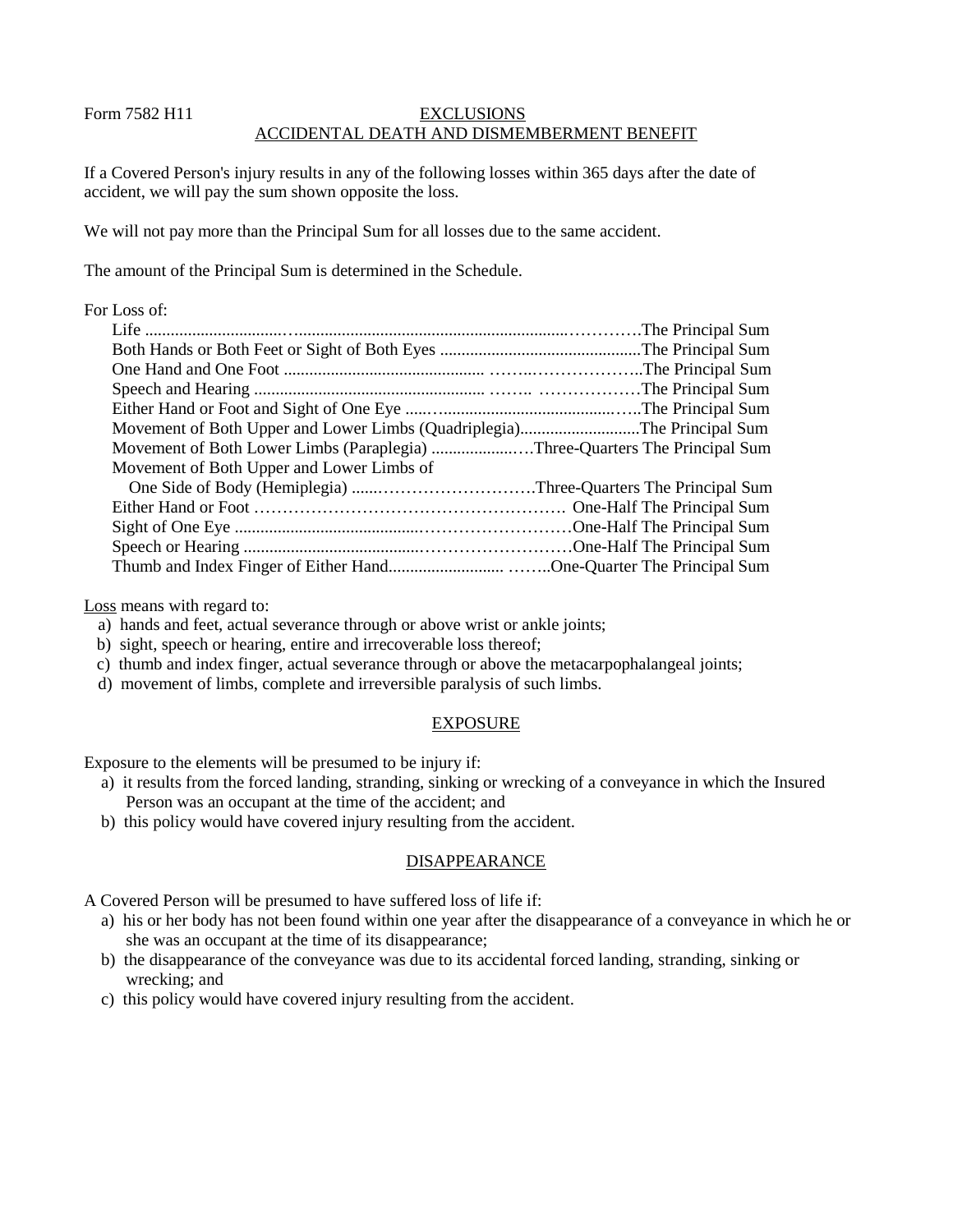# Form 7582 J8 ACCIDENTAL DEATH AND DISMEMBERMENT BENEFIT SEAT BELT AND AIR BAG BENEFIT

If a Covered Person's Injury results in a covered Loss under the Accidental Death and Dismemberment Benefit while:

- a) a passenger riding in; or
- b) the licensed operator of;

an Automobile and at the time of the accident, he or she was properly wearing a Seat Belt as verified on the police report, then the amount of the Principal Sum will be increased by a Percentage of the Principal Sum to a Maximum Amount.

If the above Seat Belt Benefit is payable, We will pay an additional Percentage of the Principal Sum to a Maximum Amount as an Air Bag Benefit if:

- a) the Covered Person was positioned in a seat that was equipped with a factory-installed Air Bag;
- b) the Covered Person was properly strapped in the Seat Belt when the Air Bag inflated; and
- c) the police report establishes that the Air Bag inflated properly upon impact.

Air Bag means an inflatable supplemental passive restraint system installed by the manufacturer of the Automobile or proper replacement parts as required by the Automobile manufacturer's specifications that inflates upon collision to protect an individual from Injury and death. An Air Bag is not considered a Seat Belt.

Automobile means a duly registered, four-wheeled, private passenger: car, pick-up truck, van, self-propelled motor home or sport utility vehicle which is not being used as a Common Carrier.

Common Carrier means a conveyance operated by a concern, other than the Policyholder, organized and licensed for the transportation of passengers for hire and operated by an employee of that concern.

Seat Belt means an unaltered belt, lap restraint, or lap and shoulder restraint installed by the manufacturer of the Automobile, or proper replacement parts as required by the Automobile manufacturer's specifications.

Exclusions**:** This Seat Belt and Air Bag Benefit does not cover any loss if the Covered Person is:

- a) under the influence of any intoxicant, excitant, hallucinogen, or any narcotic or other drug, or similar substance as verified in the police accident report (unless administered under the advice of a physician); and
- b) operating the Automobile.

The Percentage of Principal Sum and Maximum Amount for the Seat Belt Benefit and the Air Bag Benefit are shown in the Schedule.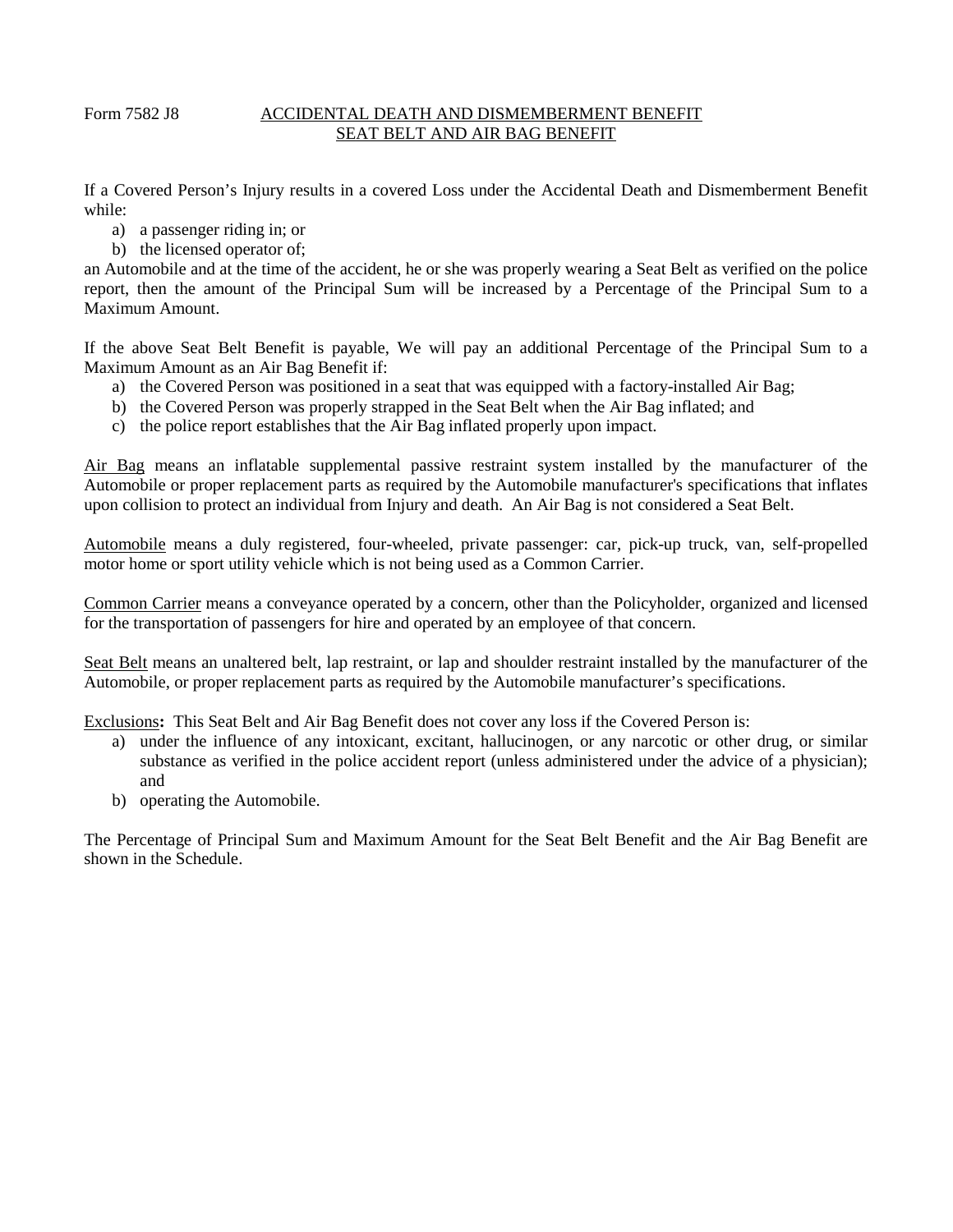# Form 7582 J33 Rev-1 (CP) ACCIDENTAL DEATH AND DISMEMBERMENT BENEFIT (Continued) CP COMMON DISASTER BENEFIT

If both the Insured Person and the Insured Person's Covered Spouse dies as a result of injury received:

- a) in the same accident; or
- b) in separate accidents which occur within 24 hours of each other; and
- c) a Principal Sum is payable under the Accidental Death and Dismemberment Benefit for each death;

the Principal Sum applicable to the Insured Person's spouse in the absence of this Benefit is increased to equal the lesser of:

- a) the Insured Person's Principal Sum; or
- b) an amount which, when added to the Insured Person's Principal Sum, equals the Common Disaster Limit.

The Principal Sum amounts applicable to the Insured Person and the Insured Person's Covered Spouse in the absence of this Benefit are determined in the Schedule. The Common Disaster Limit for this Benefit is shown in the Schedule.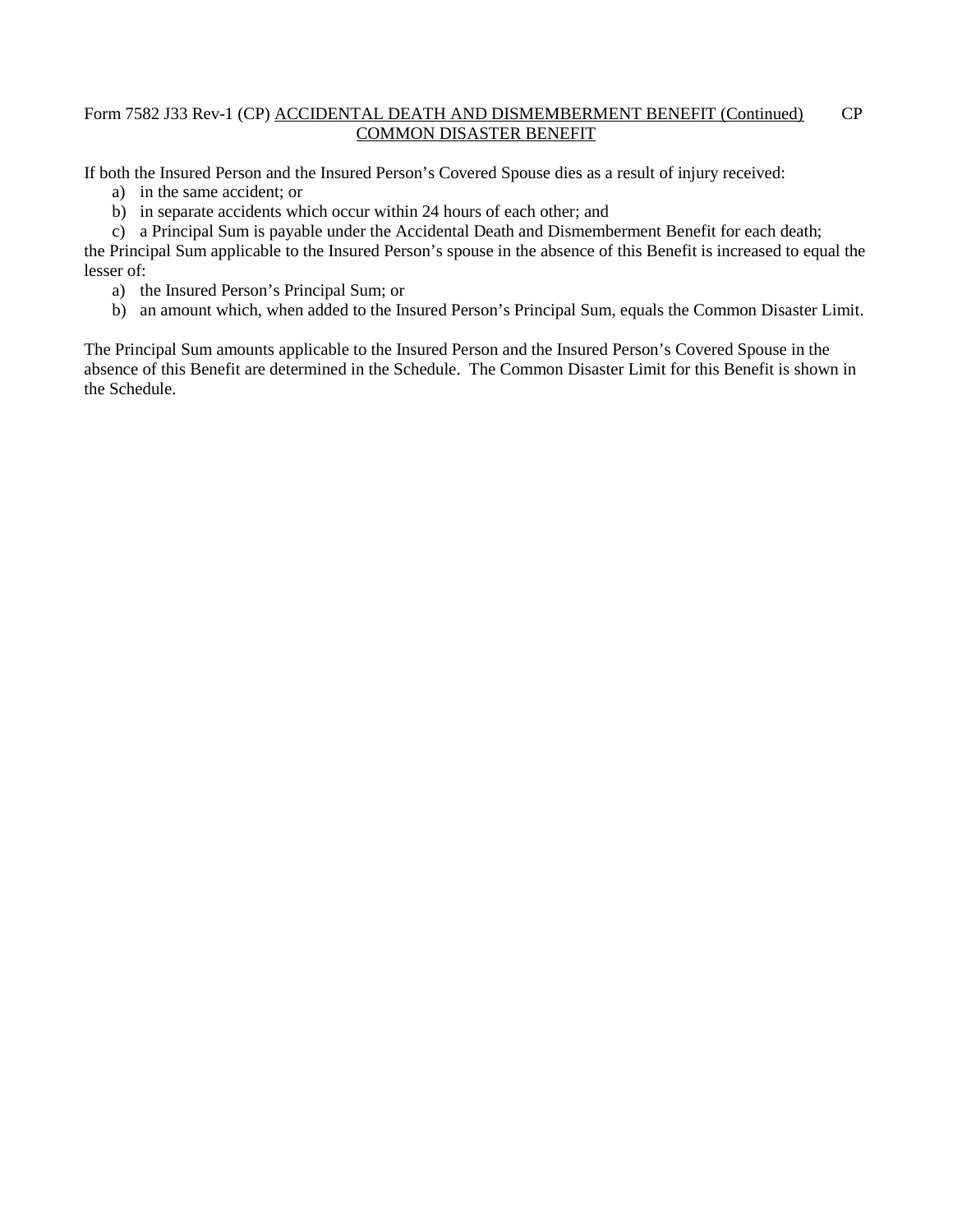### Form 7582 L9 COMMON DISASTER BENEFIT EDUCATION BENEFIT

#### If:

- a) the Insured Person's Spouse and Eligible Child(ren) are covered under the policy; and
- b) a Principal Sum is payable under the Accidental Death and Dismemberment Benefit because of the Insured Person's or Covered Spouse's death;

# we will pay an Education Benefit to each Student as provided below.

A Student is a person for whom we receive proof that he or she:

- a) is covered as the Insured Person's Eligible Dependent on the date of the Insured Person's or Covered Spouse's death; and
- b) is a full-time post-high school student in a school for higher learning on the date of the Insured Person's or Covered Spouse's death; or
- c) became a full-time post-high school student in a school for higher learning within 365 days after the Insured Person's or Covered Person's death and was a student in the 12th grade on the date of the Insured Person's or Covered Person's death.

He or she is not considered to be a Student after the first to occur of:

- a) our payment of the fourth Education Benefit to or on behalf of that person; or
- b) the end of the 12th consecutive month during which we have not received proof that he or she is a Student.

If the Insured Person dies, the Education Benefit is an amount equal to the lesser of:

- a) the Maximum Amount; or
- b) the amount determined by applying the Percent to the amount of the Insured Person's Principal Sum.

If the Covered Spouse dies, the Education Benefit is an amount equal to the lesser of:

- a) the Maximum Amount; or
- b) the amount determined by applying the Percent to the amount of the Covered Spouse's Principal Sum.

We will pay the Education Benefit to any one Student during any one school year.

The Education Benefit is payable to each person:

- a) on the date; and
- b) for whom;

we have received proof that he or she is a Student.

If he or she is a minor, we will pay the benefit to the Student's legal representative.

#### If:

- a) a Principal Sum is payable because of the Insured Person's and/or Covered Spouse's death; and
- b) no Eligible Dependent qualifies as a Student;

we will pay the Minimum Amount in accordance with the Payment of Claims provision.

The amount of Principal Sum is determined in the Schedule.

The Maximum Amount, Percent and Minimum Amount are shown in the Schedule.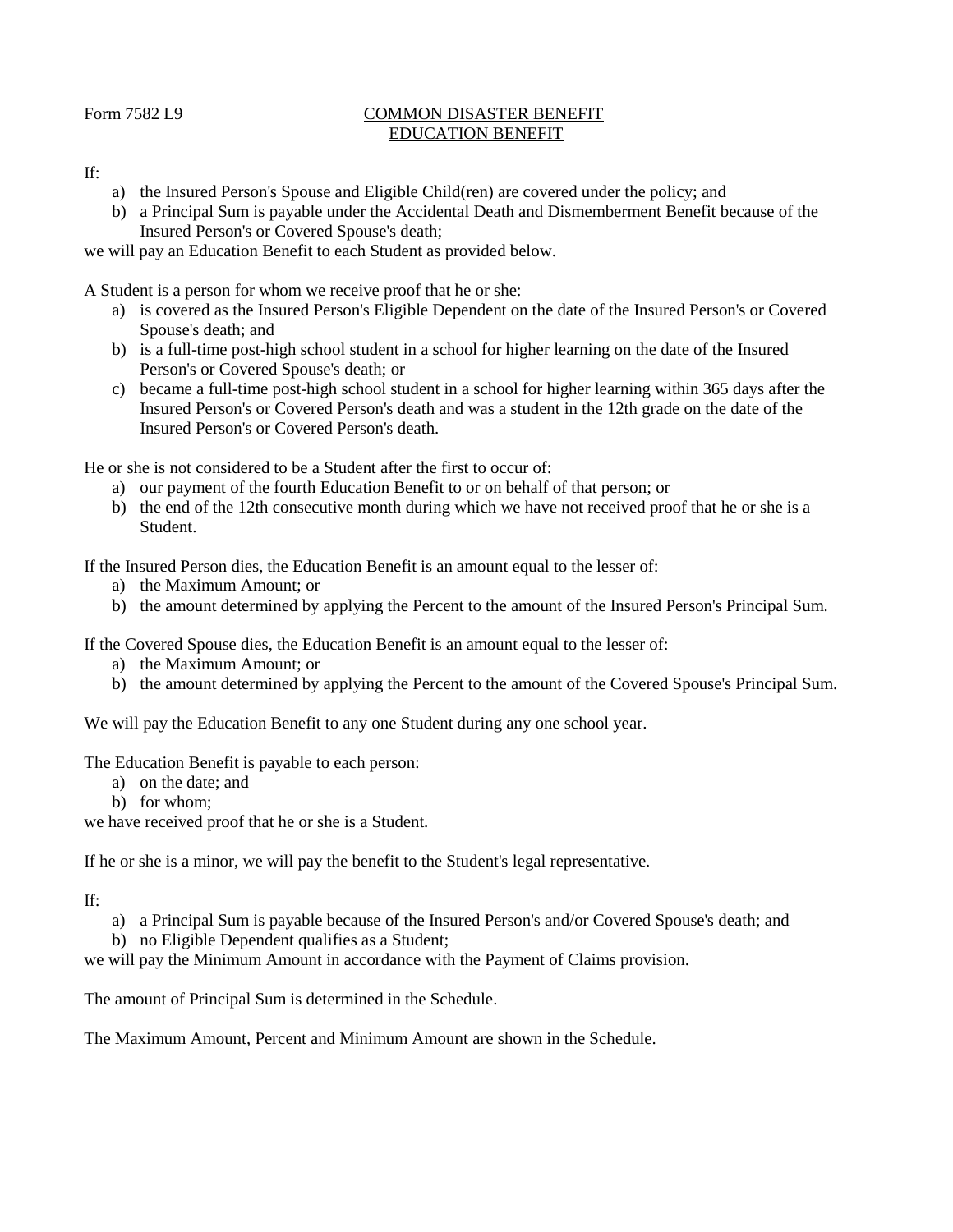### Form 7582 M2 EDUCATION BENEFIT SPOUSE EDUCATION BENEFIT

If the Insured Person's Injury results in loss of life and:

- a) the Insured Person's Eligible Spouse is covered under the policy; and
- b) a Principal Sum is payable under the Accidental Death and Dismemberment Benefit;

we will pay an Education Benefit to his or her Surviving Covered Spouse as provided below.

The Surviving Covered Spouse, to qualify for the Education Benefit, must enroll in an Occupational Training program:

- a) for the purpose of obtaining an independent source of income;
- b) within one (1) year of the date of the Insured Person's death.

The Education Benefit is an amount equal to the lesser of:

- a) the Expense Incurred for Occupational Training;
- b) a Percentage of the Insured Person's Principal Sum; or
- c) the Maximum Amount.

The expense must be incurred within two (2) years of the date of the Insured Person's death.

We will pay the Education Benefit due immediately after we receive proof that the Spouse has enrolled in an Occupational Training program.

Occupational Training means any:

- a) education;
- b) professional; or
- c) trade training;

program which prepares the Spouse for an occupation for which he or she otherwise would not have been qualified.

Expense Incurred means:

- a) the actual tuition charged, exclusive of room and board; and
- b) the actual cost of the materials needed;

for the Occupational Training program.

If a Principal Sum is payable because of the Insured Person's death and there is no Surviving Covered Spouse, we will pay the Minimum Amount in accordance with the Payment of Claims provision.

The amount of the Principal Sum is determined in the Schedule.

The Maximum Amount, Percentage of Principal Sum and Minimum Amount are shown in the Schedule.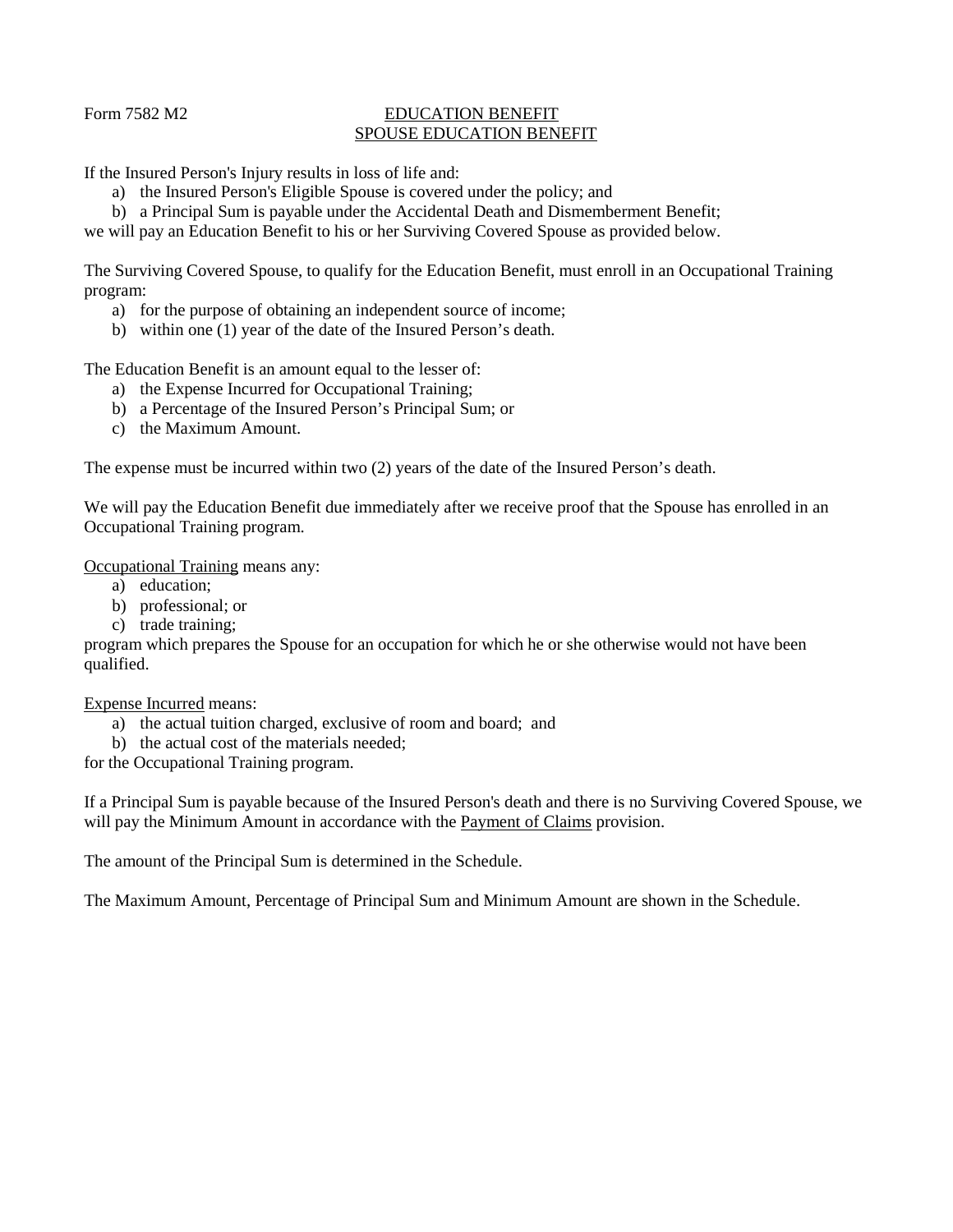### Form 7582 M3 SPOUSE EDUCATION BENEFIT REHABILITATION BENEFIT

If an Insured Person's Injury results in any loss, other than loss of life, payable under the policy, within 365 days after the date of accident, we will pay a benefit equal to the lesser of:

- a) the Expense Incurred for Rehabilitative Training;
- b) a Percentage of the Insured Person's Principal Sum; or
- c) the Maximum Amount;
- for Rehabilitative Training.

The expense must be incurred within two (2) years of the date of accident.

The amount of Principal Sum is determined in the Schedule.

The Percentage of Principal Sum and Maximum Amount are shown in the Schedule.

Rehabilitative Training means any training which:

- a) is required due to the Insured Person's Injury; and
- b) prepares the Insured Person for an occupation in which he or she would not have engaged except for the Injury.

Expense Incurred means the actual cost:

- a) of the training; and
- b) of the materials needed for the training.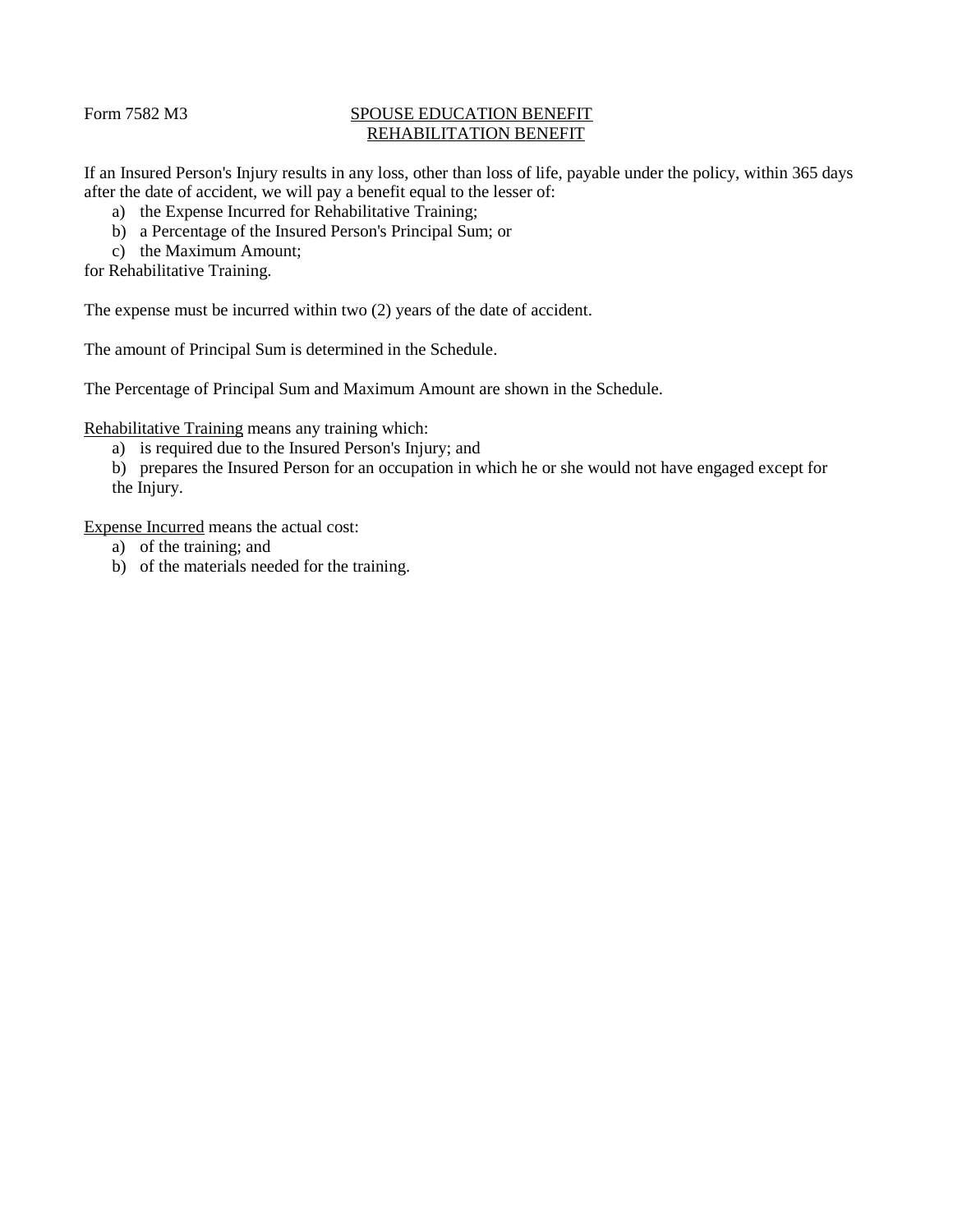### Form 7582 M4 REHABILITATION BENEFIT ACCIDENT HOSPITAL INDEMNITY BENEFIT

We will pay the Monthly Benefit or a portion thereof when the Insured Person is Confined during one or more periods of hospital confinement if:

- a) the Confinement is due to injury;
- b) the first day of Confinement occurs within 30 days after the accident; and

c) the Confinement exceeds the Waiting Period.

The Monthly Benefit and Waiting Period are shown in the Schedule.

For a period of less than one month,  $1/30<sup>th</sup>$  of the Monthly Benefit will be paid for each day of Confinement for which benefits are payable.

We will not pay for any day of Confinement which:

- a) is applied to the Waiting Period at the beginning of Confinement;
- b) exceeds the Payment Period shown in the Schedule;
- c) occurs after 2 years from the date of accident; or
- d) exceeds the Monthly Benefit

Payment will be made for the days applied to the Waiting Period if:

- a) the Waiting Period states that "payment is retroactive"; and
- b) the Confinement exceeds the Waiting Period.

The Waiting Period is applied only once for any one accident.

Confined and Confinement mean:

- a) being admitted to a Hospital for receiving inpatient hospital services; and
- b) the patient is charged for at least one day's room and board by the hospital each time he or she is admitted.

A period of Confinement consists of consecutive days of Confinement following the date the Insured Person is admitted as an inpatient.

The last calendar day of a period of Confinement is not counted as a day of Confinement unless a charge is made for the last day.

Hospital means an institution which:

- a) operates pursuant to law;
- b) primarily and continuously provides medical care and treatment of sick and injured persons on an inpatient basis;
- c) operates facilities for medical and surgical diagnosis and treatment by or under the supervision of a staff of legally qualified physicians; and
- d) provides 24 hour a day nursing service by or under the supervision of registered graduate nurses (R.N.).

Hospital does not mean any institution or part thereof which is used primarily as:

- a) a nursing home, convalescent home, or skilled nursing facility;
- b) a place for drug addicts or alcoholics; or
- c) a place for rest, custodial care, or for the aged.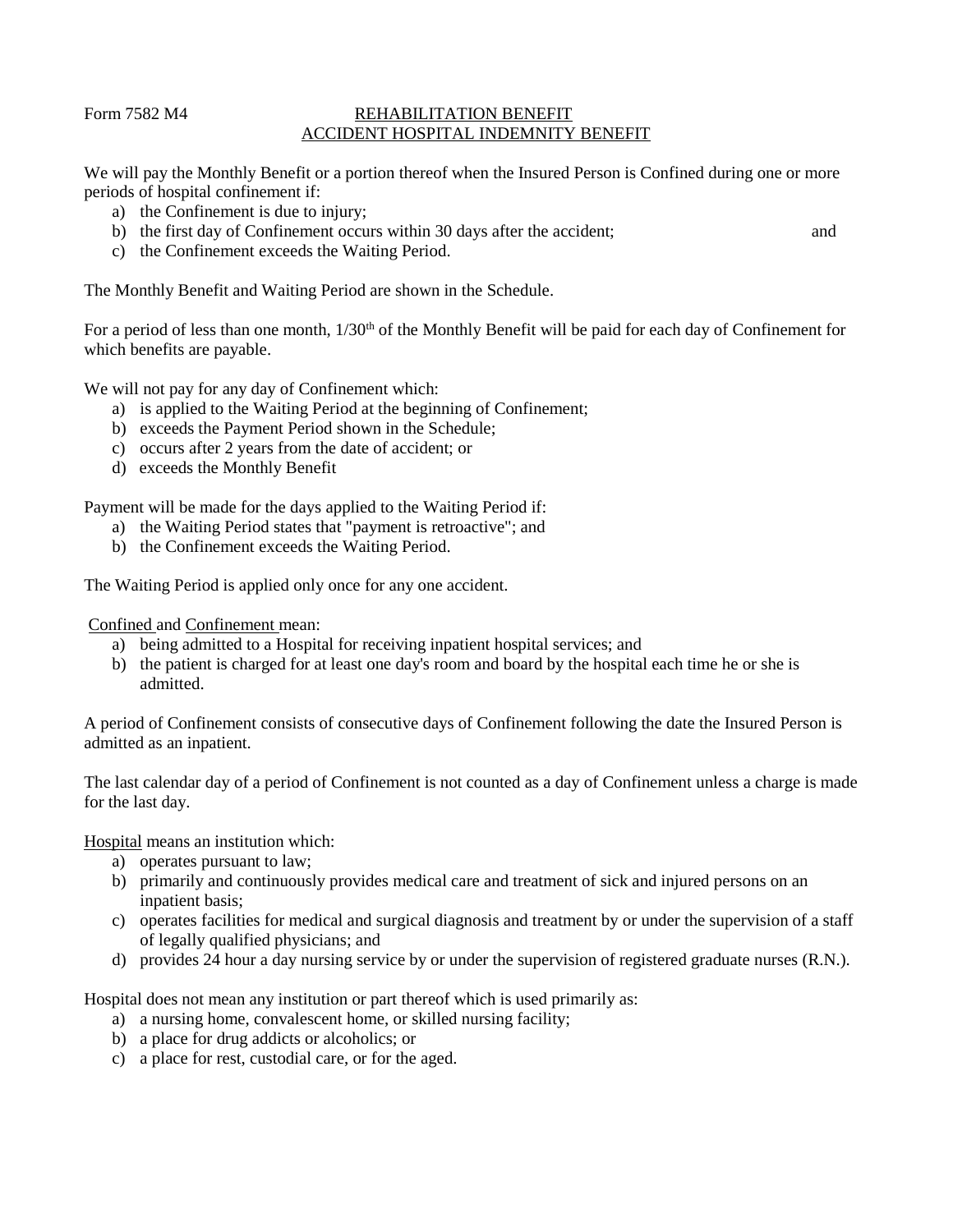#### Form 7582 N19 (IP) ACCIDENT HOSPITAL INDEMNITY BENEFIT IP IP CONVERSION PRIVILEGE

If an Insured Person ceases to be covered under the policy because he or she ceases to be eligible for coverage and:

a) the policy has not terminated; and

b) he or she has not failed to pay any required premium;

he or she has a conversion privilege as provided below.

The conversion right allows the Insured Person to request coverage under a conversion policy from the Insurer, without giving medical evidence of insurability, to cover the Insured Person but not his or her dependents.

Insurer, as used on this page, means us or another insurance company which has agreed with us to issue converted policies according to this conversion privilege.

The Insured Person must:

- a) give the Insurer a Written Request for the converted policy; and
- b) pay the Insurer the initial premium;

within 31 days after he or she ceases to be covered under the policy.

The converted policy:

a) will have the provisions, limitations and exclusions on the form the Insurer is issuing for this purpose at conversion;

- b) will provide coverage on a twenty-four hour-a-day basis;
- c) will provide benefits for accidental death and dismemberment alone;
- d) will take effect on the date the Insured Person ceases to be covered under the policy;
- e) may exclude any condition excluded by the policy;
- f) will not pay for any loss covered by this policy;
- g) will provide a Principal Sum for the Insured Person which will be:
	- 1) the amount of his or her Principal Sum under the policy on the date of conversion, rounded to the nearest \$1,000, subject to a minimum of \$25,000.00 and a maximum amount of \$500,000, if he or she is under age 70;
	- 2) \$25,000.00, if he or she is age 70 or older but less than age 75; or
	- 3) \$12,500.00, if he or she is age 75 or older;

h) will have premiums based on the Insurer's rates in effect for new applicants of the Insured Person's class and age at conversion.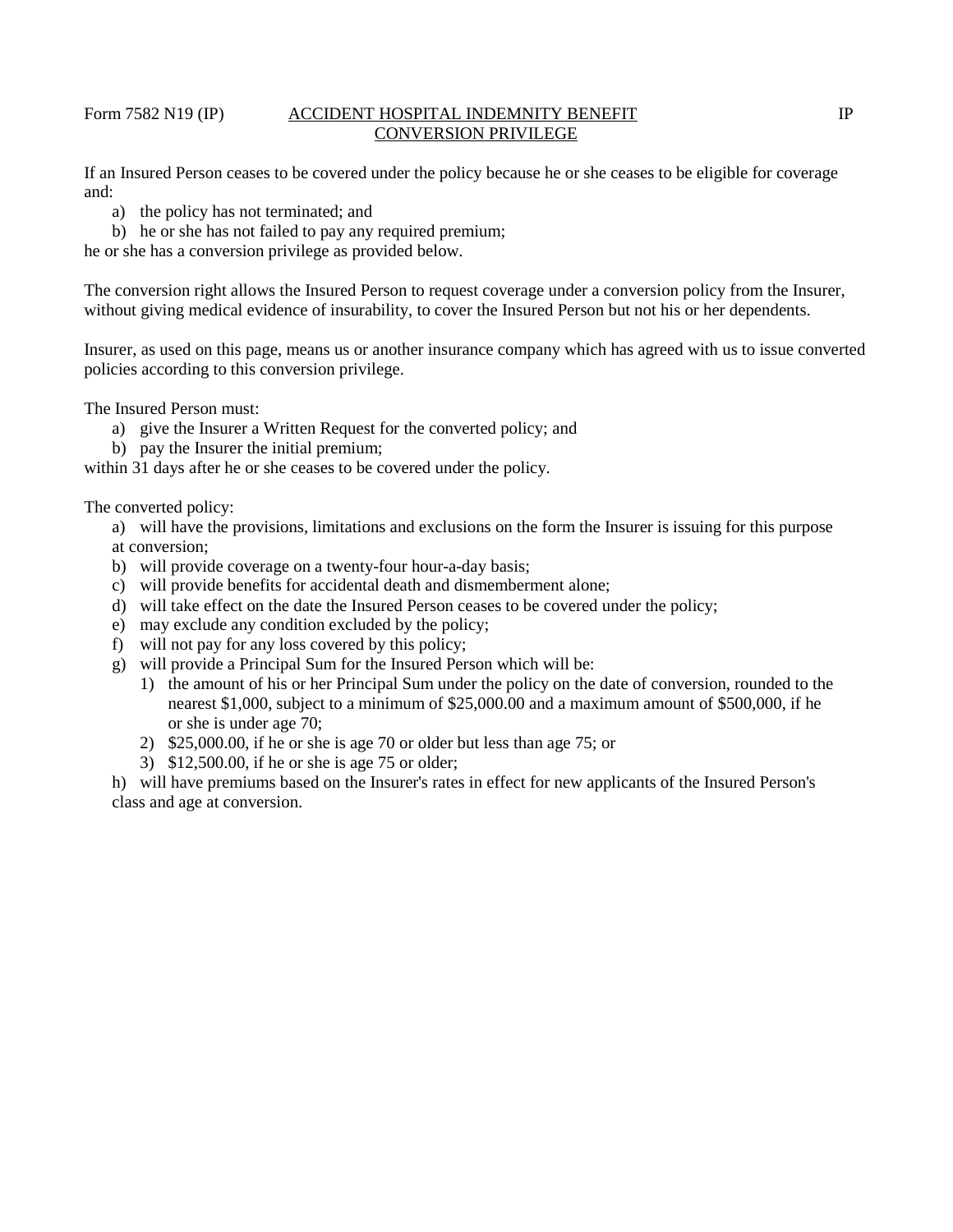#### Form 7582 P1 Rev.-3 CONVERSION PRIVILEGE WAIVER OF PREMIUM BENEFIT

Waiver of Premium: We will waive the Insured Person's payment of premium and continue his or her coverage and his or her Covered Dependent's coverage, if any, during a period of Total Disability as defined.

Total Disability means a disability which:

- a) begins while the Insured Person is covered under the policy;
- b) is caused by bodily Injury or disease which continuously prevents him or her from performing any work for compensation or profit; and
- c) has existed continuously for a period of at least nine months.

Proof of Disability must be sent to us at least nine months but not later than twelve months from the beginning of Total Disability (or within one year of death if proof was not furnished during the Insured Person's lifetime). We have the right to:

- a) require satisfactory proof of continuous Total Disability; or
- b) examine him or her at any time during the first two years after receiving initial proof of disability, but not more than once a year after that.

Refund of Premium: When proof of disability is received, we will refund the Insured Person or to his or her estate, if he or she has died, any premium paid during the period of continuous disability.

Waiver Ceases: The Waiver of Premium will cease on the Premium Due Date on or next following the first to occur of:

- a) the date the Insured Person ceases to be totally disabled;
- b) the date the Insured Person fails to submit the required proof of continuous disability;
- c) the date the Insured Person fails to submit to any physical examination;
- d) the date the Insured Person attains age 65, if totally disabled before age 60;
- e) five years after the date the Insured Person's Total Disability began, if disabled on or after age 60; or
- f) the date the policy terminates.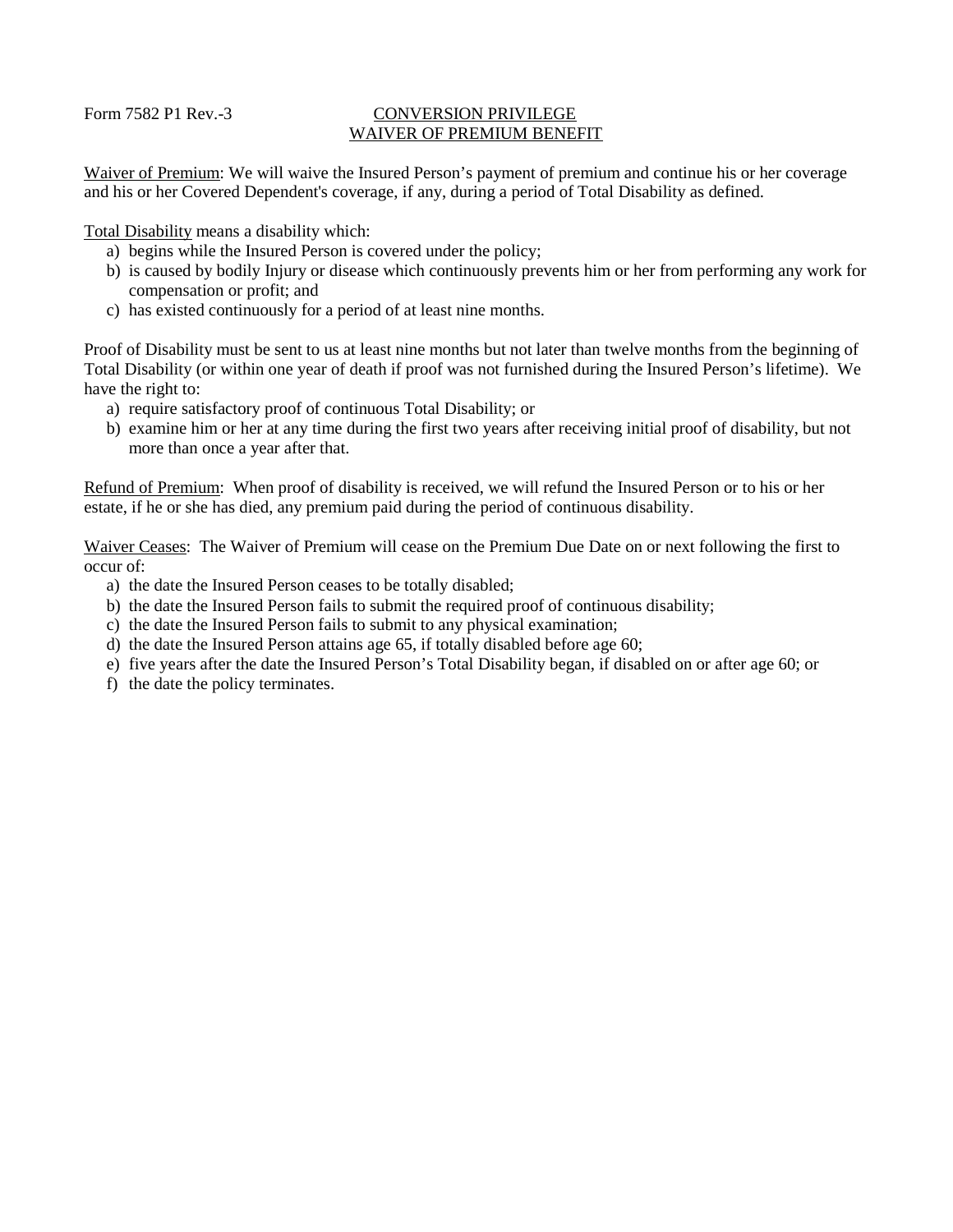#### Form 7582 S1 Rev.-1 WAIVER OF PREMIUM BENEFIT DAY CARE BENEFIT

We will pay a Day Care Benefit for each of the Insured Person's Eligible Dependents who are covered under this policy if:

- a) a Principal Sum is payable under the Accidental Death and Dismemberment Benefit because of the Insured Person's or Covered Spouse's death;
- b) such dependent is under age 13 at the time of the Insured Person's or Covered Spouse's death; and
- c) proof of enrollment in a Day Care Program is provided as described below.

Payment will be to the person who has legal physical custody of the Eligible Dependent and who has primary responsibility for the Eligible Dependent's Expenses. Payment will be made in accordance with the Claims provision of the Policy.

Proof of enrollment for each child in a Day Care Program may be in the form of, but will not be limited to, the following:

- a) a copy of the child's approved enrollment application in a Day Care Program; or
- b) cancelled check(s) evidencing payment to a Day Care facility or Day Care Provider; or
- c) a letter from the Day Care facility or Day Care provider stating that the child:
	- 1) is attending a Day Care Program; or
	- 2) has been enrolled in a Day Care Program and will be attending within 365 days of the date of the death.

Proof of enrollment must be sent to us prior to the last day of the  $12<sup>th</sup>$  month on or next following the date of the death.

One Day Care payment will be made each year, for a maximum of 4 Day Care Benefit payments, for each Eligible Dependent.

The Day Care Benefit is the lesser amount of:

- a) the Maximum Amount; or
- b) an amount determined by applying the Day Care Percent to the amount of the Insured Person's or Covered Spouse's Principal Sum.

We will pay the Minimum Amount stated in the Schedule in accordance with the Claims Provision for payment of benefits for loss of life if:

- a) a Principal Sum is payable because of the Insured Person's or Covered Spouse's death; and
- b) no person qualifies as an Eligible Child for a Day Care Benefit.

The Maximum Amount, Minimum Amount, Percent and Principal Sum are shown in the Schedule.

Day Care Program means a program of child care which:

- a) is operated in a private home, school or other facility; and
- b) provides, and makes a charge for, the care of children; and
- c) is licensed as a Day Care center or is operated by a licensed Day Care provider, if such licensing is required by the state or jurisdiction in which it is located; or
- d) if licensing is not required, provides child care on a daily basis for 12 months a year.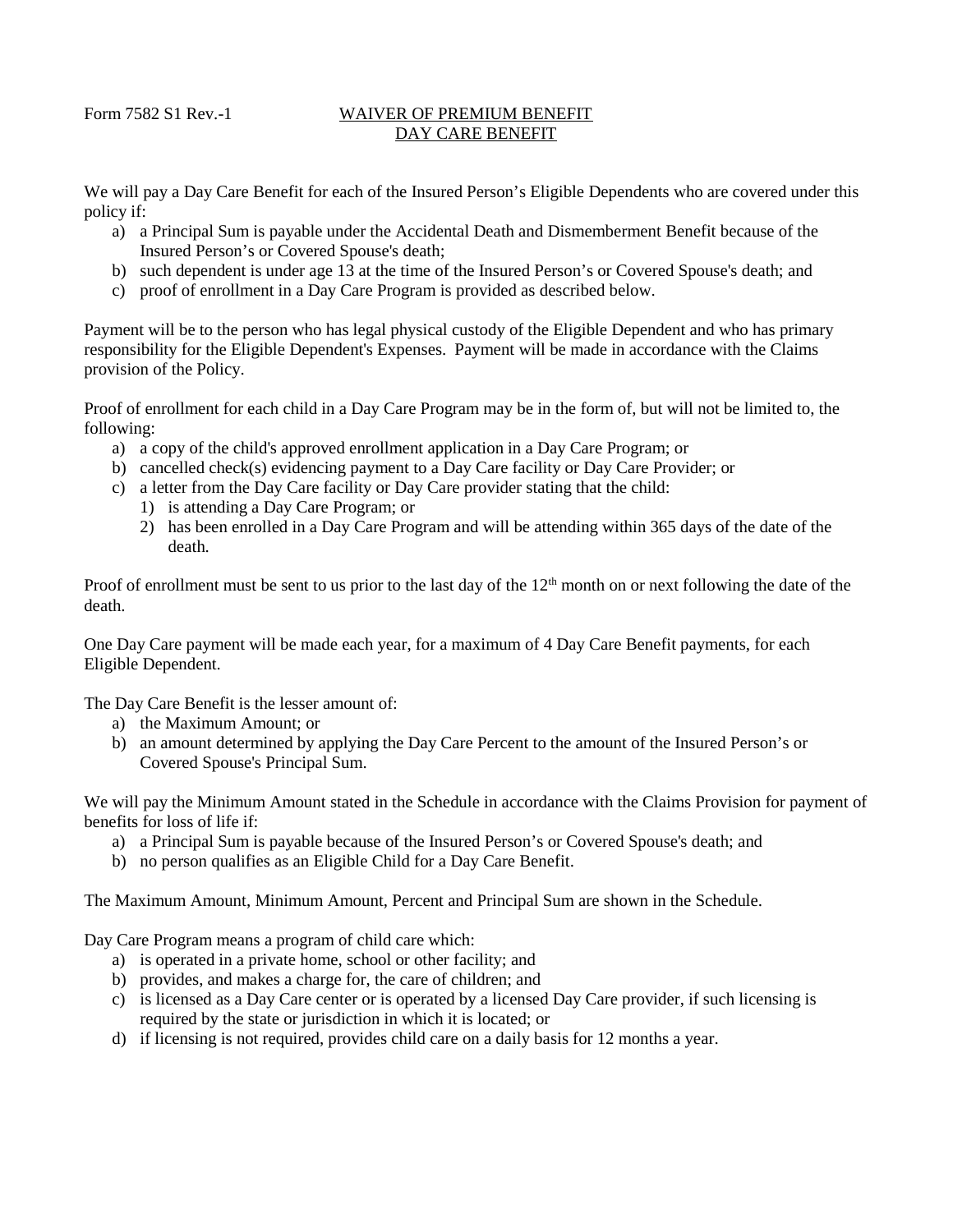# Form 7582 T2 DAY CARE BENEFIT CONTINUATION OF MEDICAL COVERAGE BENEFIT

### If:

- a) an Insured Person's Eligible Dependents are covered under this policy; and
- b) a Principal Sum is payable under the Accidental Death and Dismemberment Benefit because of the Insured Person's death;

we will pay a Continuation of Medical Coverage Benefit provided the Insured Person's Covered Dependents elect to continue Medical Coverage in accordance with the Consolidated Omnibus Reconciliation Act of 1988 (COBRA).

The Continuation of Medical Coverage Benefit will be in three annual installment amounts each equal to the lesser of:

- a) a percentage of the Insured Person's Principal Sum; or
- b) the Maximum Amount.

The Continuation of Medical Coverage Benefit is payable to the Insured Person's Covered Dependent's Insurance Carrier on the date we have received the bill for such continuation of coverage.

If:

- a) a Principal Sum is payable because of the Insured Person's death; and
- b) no person qualifies as a Covered Dependent; or
- c) the Insured Person's Covered Dependents do not elect to continue coverage pursuant to COBRA;

we will pay the Minimum Amount in accordance with the claim provision for payment of benefits for loss of life.

The Maximum Amount, Percent, and Minimum Amount are shown in the Schedule. The Principal Sum is determined in the Schedule.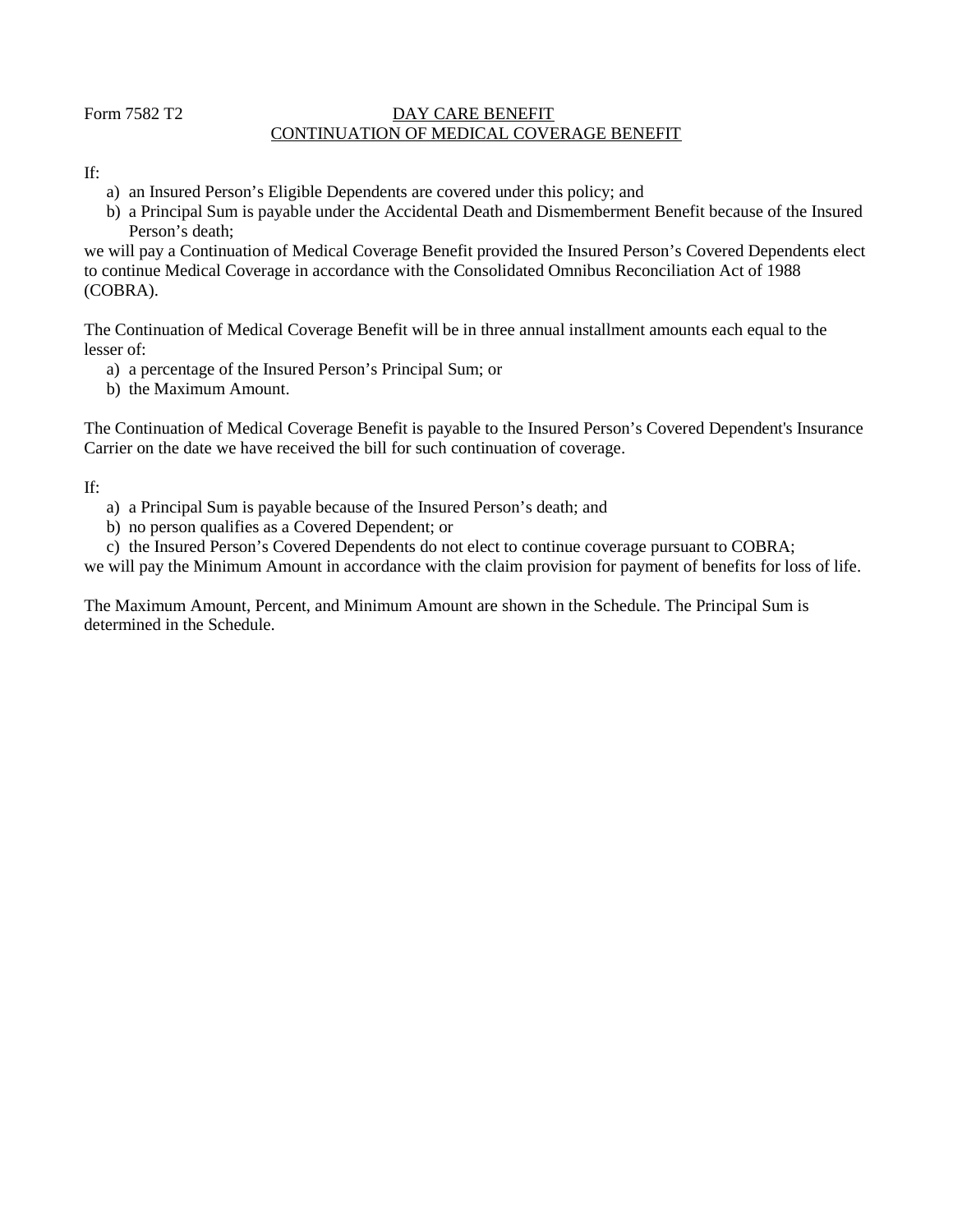# Form 7582 T3 CONTINUATION OF MEDICAL COVERAGE BENEFIT COMA BENEFIT

If, as the result of an Injury, a Covered Person:

- a) becomes Comatose within 31 days from the accident; and
- b) remains continuously Comatose for at least the number of days shown as the Waiting Period;

we will pay 1% of the Comatose Maximum Benefit Amount for each month after the Waiting Period that a Covered Person remains in a Coma.

Payment will cease on the earliest to occur of:

- 1) the end of the month in which the Covered Person dies;
- 2) the end of the month in which the Covered Person recovers from the Coma; or
- 3) when the total payment equals the Comatose Maximum Benefit Amount.

The Comatose Maximum Benefit Amount equals the Principal Sum less all other payments under the Accidental Death and Dismemberment Benefit for the Injury.

The amount of the Principal Sum and Waiting Period are shown in the Schedule.

We will not pay more than the Principal Sum under this benefit, and the Accidental Death and Dismemberment Benefit, for all losses including Coma, which are due to the same accident.

Coma means complete and continuous:

- a) unconsciousness; and
- b) inability to respond to external or internal stimuli.

The amount of Principal Sum and the Waiting Period are shown in the Schedule.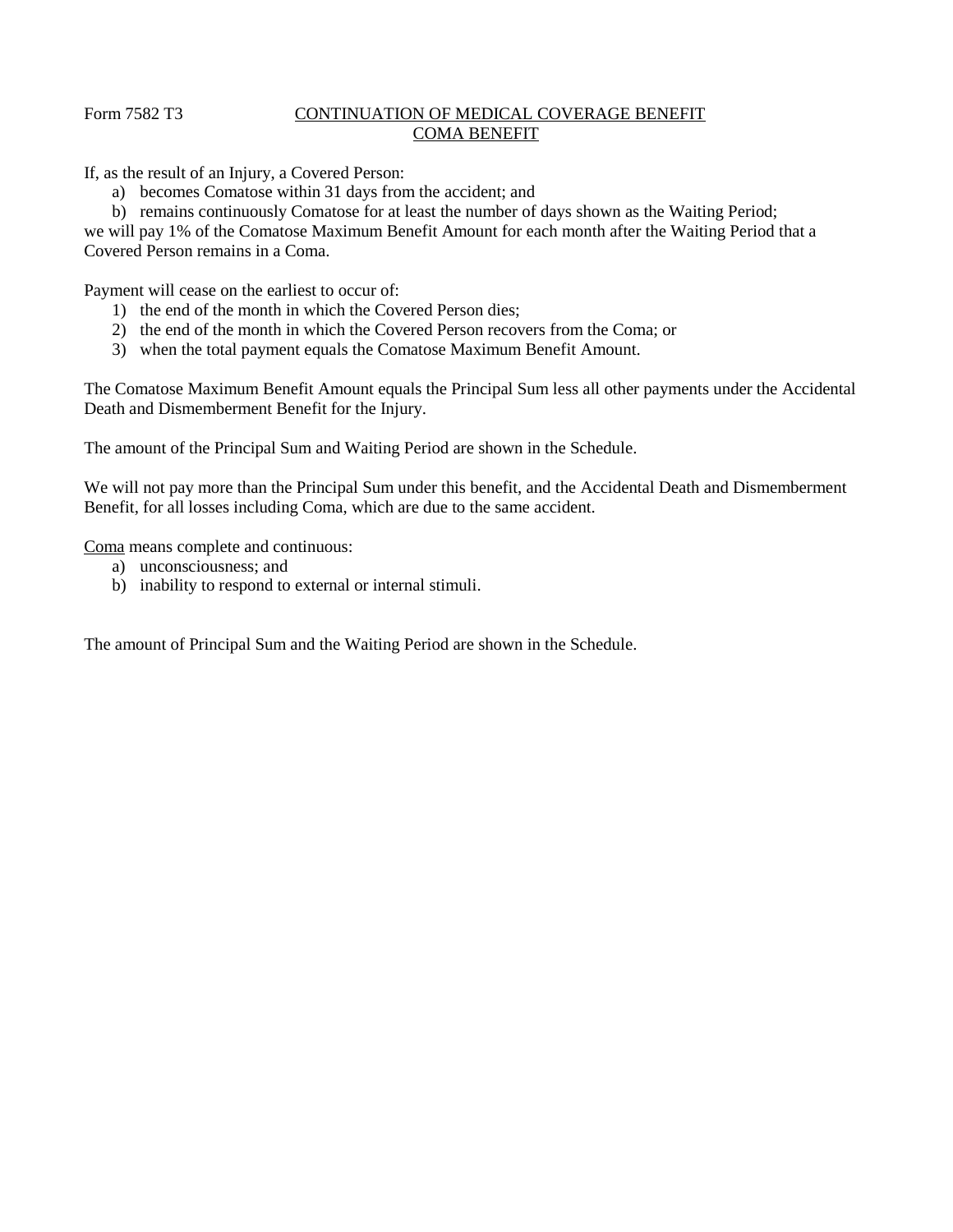# Form 7582 UA (CP) COMA BENEFIT CP DEPENDENT CHILD DISMEMBERMENT BENEFIT

# If:

- a) the Insured Person's eligible children are covered under the policy; and
- b) such child's Injury results in any of the Losses under the Accidental Death and Dismemberment Benefit for other than Loss of life;

we will double the amount of the Principal Sum payable for that loss.

We will not pay more than double the amount of Principal Sum under this Benefit and the Accidental Death and Dismemberment Benefit for all losses which are due to the same Accident.

The amount of the Principal Sum is shown in the schedule.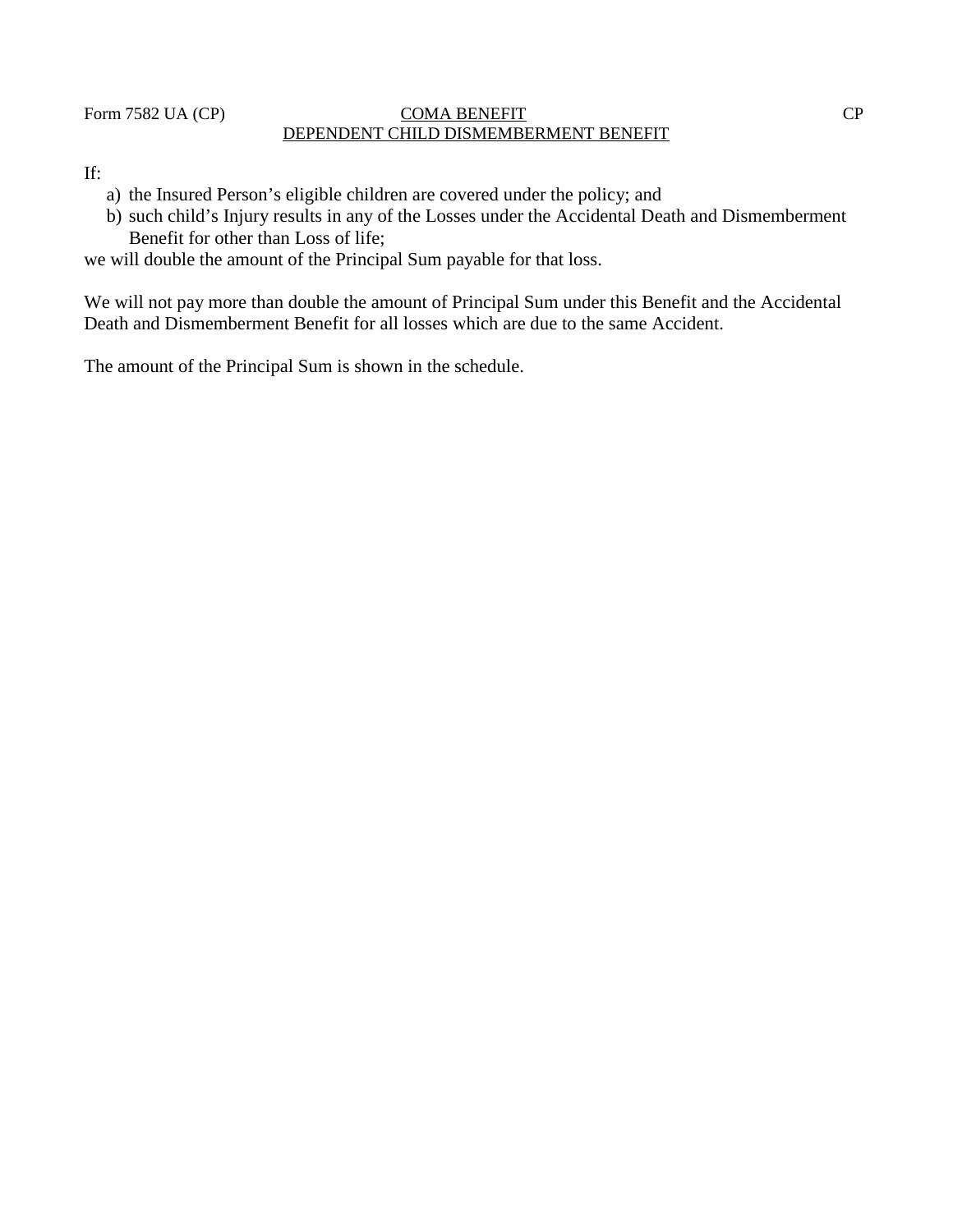# Form 7582V DEPENDENT CHILD DISMEMBERMENT BENEFIT CLAIMS

Notice of Claim: The person who has the right to claim benefits (the claimant or beneficiary) must give us written notice of a claim within 20 days after a covered loss begins. If notice cannot be given within that time, it must be given as soon as reasonably possible.

The notice should include the Insured Person's name and the policy number. Send it to our office in Hartford, Connecticut, or give it to our agent.

Claim Forms: When we receive the notice of claim, we will send forms to the claimant for giving us proof of loss. The forms will be sent within 15 days after we receive the notice of claim.

If the forms are not received, the claimant will satisfy the proof of loss requirement if a written notice of the occurrence, character and nature of the loss is sent to us.

Proof of Loss: Proof of loss must be sent to us in writing within 90 days after:

- a) the end of a period of our liability for periodic payment claims; or
- b) the date of the loss for all other claims.

If the claimant is not able to send it within that time, it may be sent as soon as reasonably possible without affecting the claim. The additional time allowed cannot exceed one year unless the claimant is legally incapacitated.

Time of Claim Payment: We will pay any daily, weekly or monthly benefit due:

- a) on a monthly basis, after we receive the proof of loss, while the loss and our liability continue; or
- b) immediately after we receive the proof of loss following the end of our liability.

We will pay any other benefit due immediately after we receive the proof of loss.

Payment of Claims: We will pay any benefit due for loss of the Insured Person's life:

- a) according to the beneficiary designation in effect at the time of the Insured Person's death; or
- b) if no beneficiary is designated, according to the beneficiary designation under the Group Life Insurance Policy issued to the Policyholder and in effect at the time of death; or
- c) to the survivors, in equal shares, in the first of the following classes to have a survivor at the Insured Person's death:
	- 1) spouse,
	- 2) children,
	- 3) parents,
	- 4) brothers and sisters.

If there is no survivor in these classes, payment will be made to the Insured Person's estate.

All other benefits due and not assigned will be paid to the Insured Person, if living. Otherwise, the benefits will be paid according to the preceding paragraph.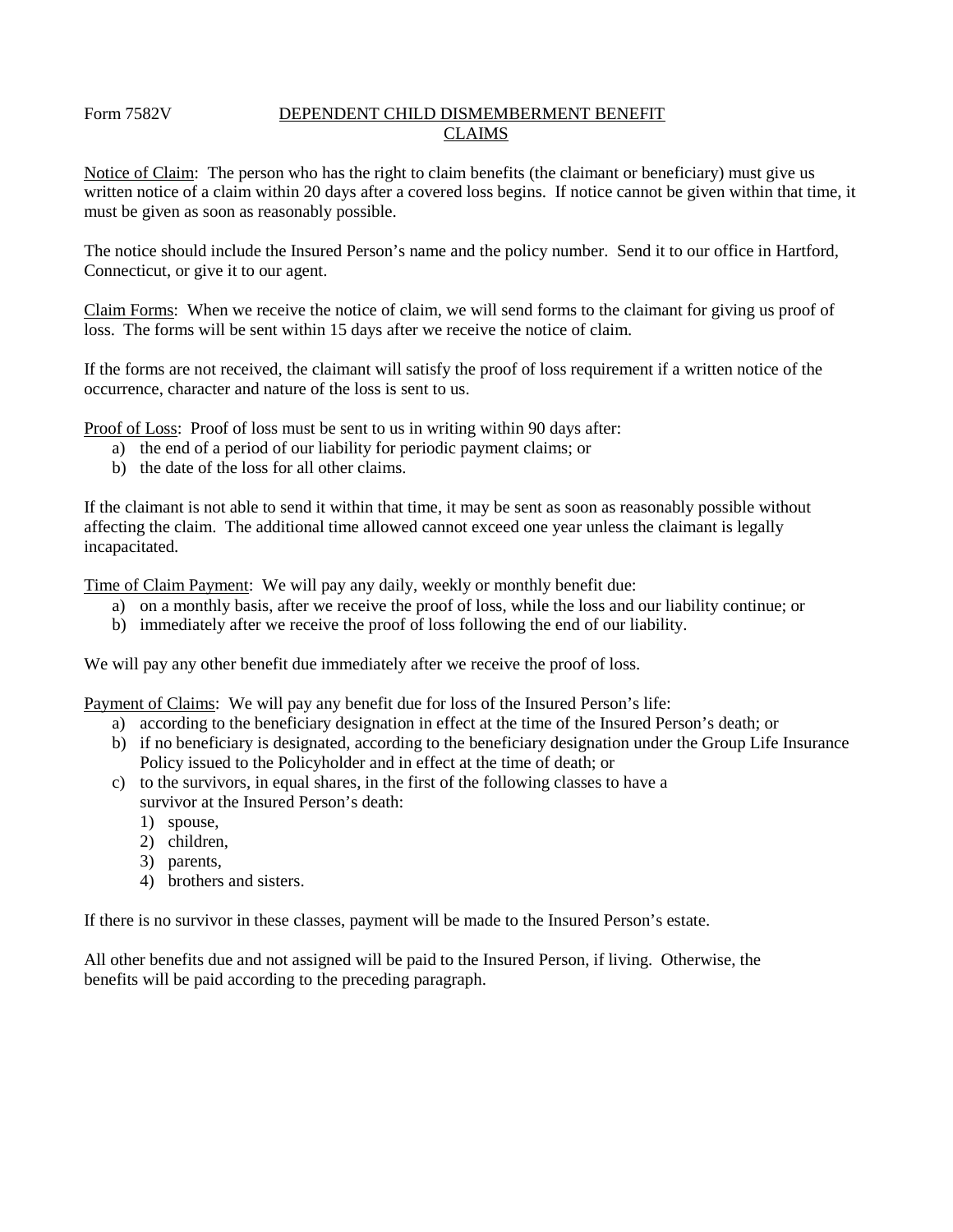Form 7582 Z2 Rev.-1 CLAIMS

# CLAIMS (Continued)

Benefits will be paid into a checking account which will be owned by:

- a) the Insured Person; or
- b) the beneficiary or beneficiaries named in writing by the Insured Person.

The checking account owner may elect a lump sum payment by writing a check for the full amount in the checking account. However, a checking account will not be established for a benefit payable to the Insured Person's estate or for a Principal Sum that is less than \$10,000.

If a benefit due is payable to:

a) the Insured Person's estate; or

b) the Insured Person or any person who is either a minor or not competent to give a valid release for the payment;

we may pay up to \$1,000 of the amount to some other person. The other person will be someone related to the minor or incompetent person by blood or marriage who we believe is entitled to the payment.

We will be relieved of further responsibility to the extent of any payment made in good faith.

Physical Examinations and Autopsy: While a claim is pending we have the right at our expense:

- a) to have the person who has a loss examined by a physician when and as often as we feel is necessary; and
- b) to make an autopsy in case of death where it is not forbidden by law.

Legal Actions: The Insured Person cannot take legal action against us:

- a) before 60 days following the date proof of loss is sent to us;
- b) after 3 years following the date proof of loss is due.

Naming a Beneficiary: The Insured Person may name a beneficiary or change a revocably named beneficiary by giving his or her written request to the Policyholder. The request takes effect on the date he or she executes it, regardless of whether he or she is living when the Policyholder receives it. We will be relieved of further responsibility to the extent of any payment we made in good faith before the Policyholder received the Insured Person's request.

Assignment: We will recognize any assignment the Insured Person makes under this policy, provided:

- a) it is duly executed; and
- b) a copy is on file with us.

We and the Policyholder assume no responsibility for the validity or effect of an assignment.